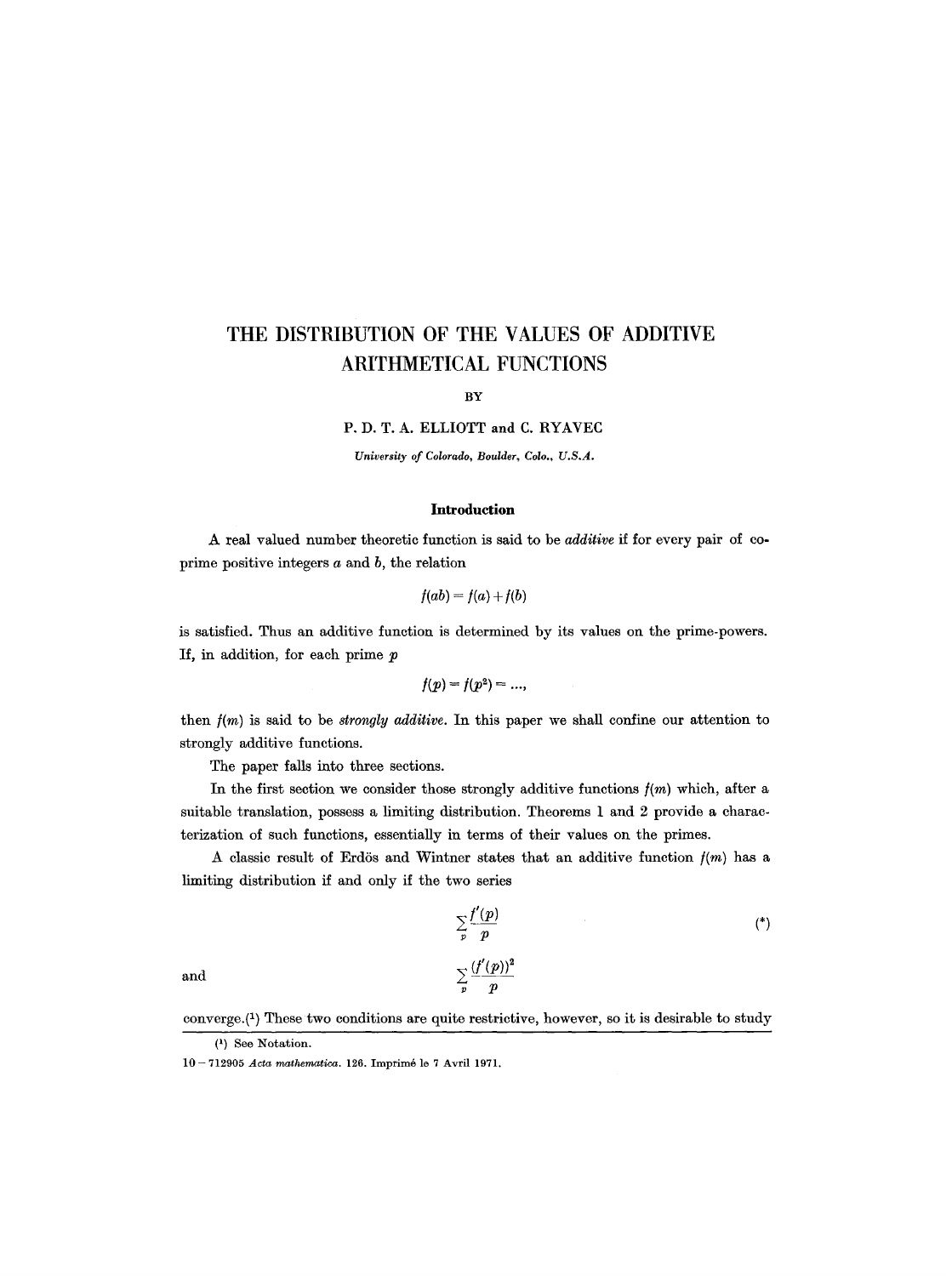a wider class of additive functions. It is natural to begin with those functions for which *only* the series (\*) does not converge.

If this is the case, then  $f(m)$  cannot possess a limiting distribution. An old result of Turán, however, says, in effect, that "if a strongly additive function has a finite variance, then the values of the function do not differ from the mean very often". (We give a precise statement of this result in Lemma 4.) Thus we might expect that if the frequencies  $v_n(m: f(m) < z)$  are suitably translated; i.e., by an amount

$$
\sum_{p\leqslant n}\frac{f'(p)}{p},\quad (n=1,2,\ldots),
$$

then the resulting frequencies

$$
\nu_n\left(m\colon f(m)-\sum_{p\leqslant n}\frac{f'(p)}{p}
$$

will have a limiting distribution. That this is indeed the case was first stated by Erdös (Theorem II, [4]) and proved with the additional hypothesis that  $|f(p)|$  is bounded. Erdös claimed that even more is true:

THEOREM III (Erdös). Let  $f(m)$  be additive. Assume that a constant c exists such that if *we put*  $f(m) - c$  *log m = g(m), then g(m) will satisfy* 

$$
\sum_p \frac{(g'(p))^2}{p} < \infty\,.
$$

*Then the frequencies* 

$$
\nu_n\left(m\colon f(m)-c\log m-\sum_{p\leqslant n}\frac{g'(p)}{p}\leqslant z\right)
$$

*have a limiting distribution. (1)* 

Erdös also stated that the converse to Theorem III is probably true, although he claimed he could supply a proof only if  $f(p) > 0$ . All of these cases are included in Theorem 2 of the present paper. We also determine the characteristic function of the limit law, whenever it exists; and necessary and sufficient conditions are given for the continuity of the limit law.

The second section deals with various continuity properties of certain distribution functions associated with additive functions.

In the third, and final section we consider the place of strongly additive functions in

<sup>(1)</sup> We remark that the above theorem of Erd6s does not coincide with his original formulation.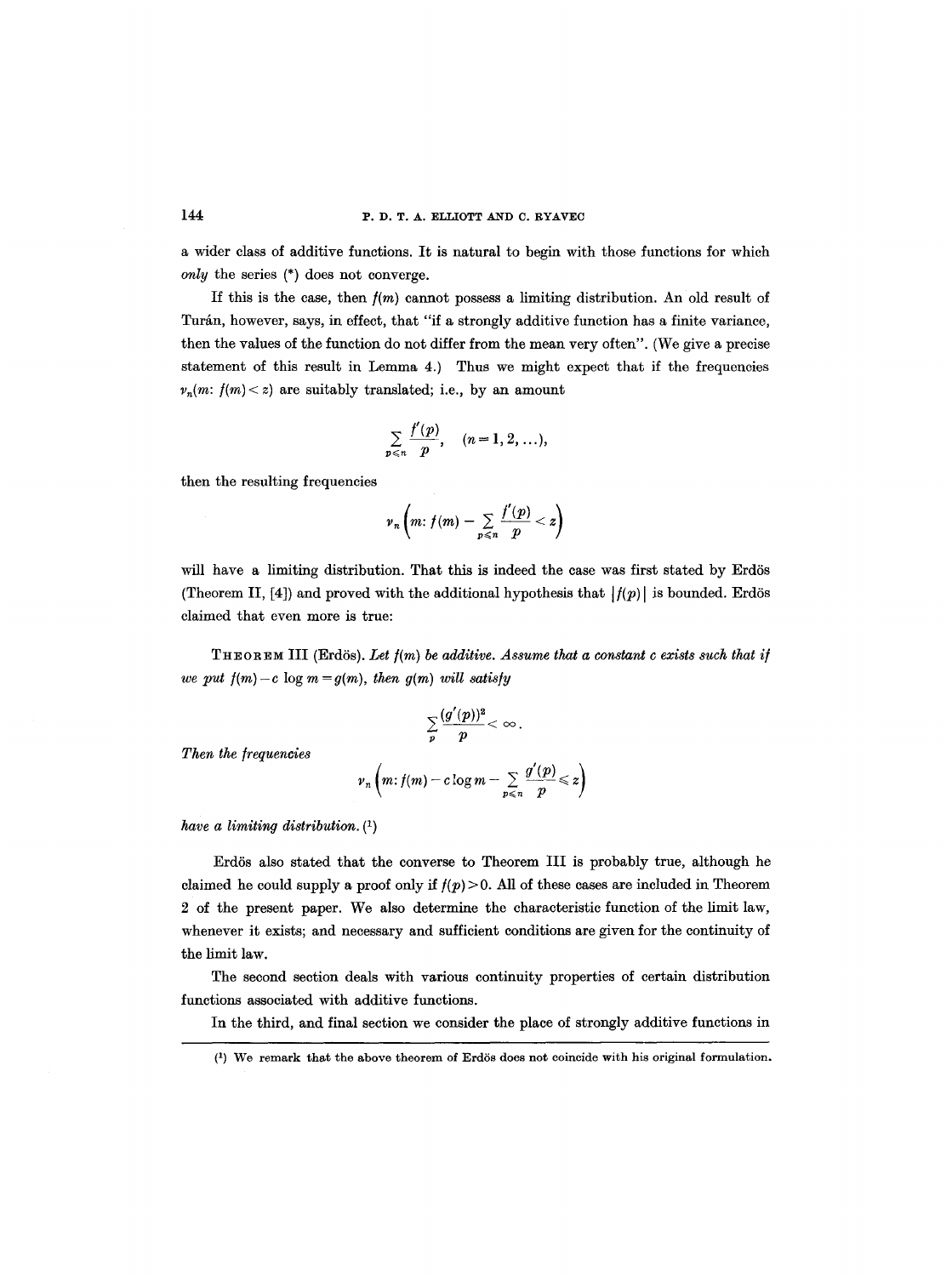a more general framework. The assumption that  $f(m)$  has a limiting distribution is relaxed; and we prove two theorems under weaker hypotheses. In particular (Theorem 4), we prove an analogue of a classical result of Paul Lévy, which has also been considered by Erdös in his paper [4].

## **Notation**

We denote by  $|E|$  the cardinality of a typical set E. For each positive integer n, we define the *frequency* 

$$
\nu_n(m\colon \dots) = \frac{1}{n} \sum_{1 \leq m \leq n} 1,
$$

where the sum counts those integers  $m$  for which property  $\ldots$  holds. For an additive function  $f(m)$  it will be convenient to define the distribution functions

$$
F_n(z) = v_n(m; f(m) < z), \quad n = 1, 2, 3, \ldots;
$$

and we say that  $f(m)$  possesses a limiting distribution (or a limit law) if there exists a left continuous function  $F(z)$  with the properties  $F(-\infty)=0$ ,  $F(+\infty)=1$ , such that  $\lim_{n\to\infty}F_n(z) = F(z)$  for all real points z at which  $F(z)$  is continuous.

We shall also use the standard notation  $u \ll v$  for functions u and v when there exists a positive constant B so that  $|u| \leq Bv$ , the inequality being uniform over some well-defined region.

We adopt the conventional notation

$$
f'(p) = \begin{cases} f(p) & \text{if } |f(p)| \leq 1 \\ 1 & \text{otherwise.} \end{cases}
$$

## **Section 1**

THEOREM 1. Let  $f(m)$  be a strongly additive function. Then there exist constants  $\alpha_1, \alpha_2, ...$ *so that the/r~uencies* 

$$
v_n(m: f(m) - \alpha_n < z) \tag{1}
$$

possess a limiting distribution if and only if  $f(m)$  has the form

$$
f(m) = c \log m + g(m), \tag{2}
$$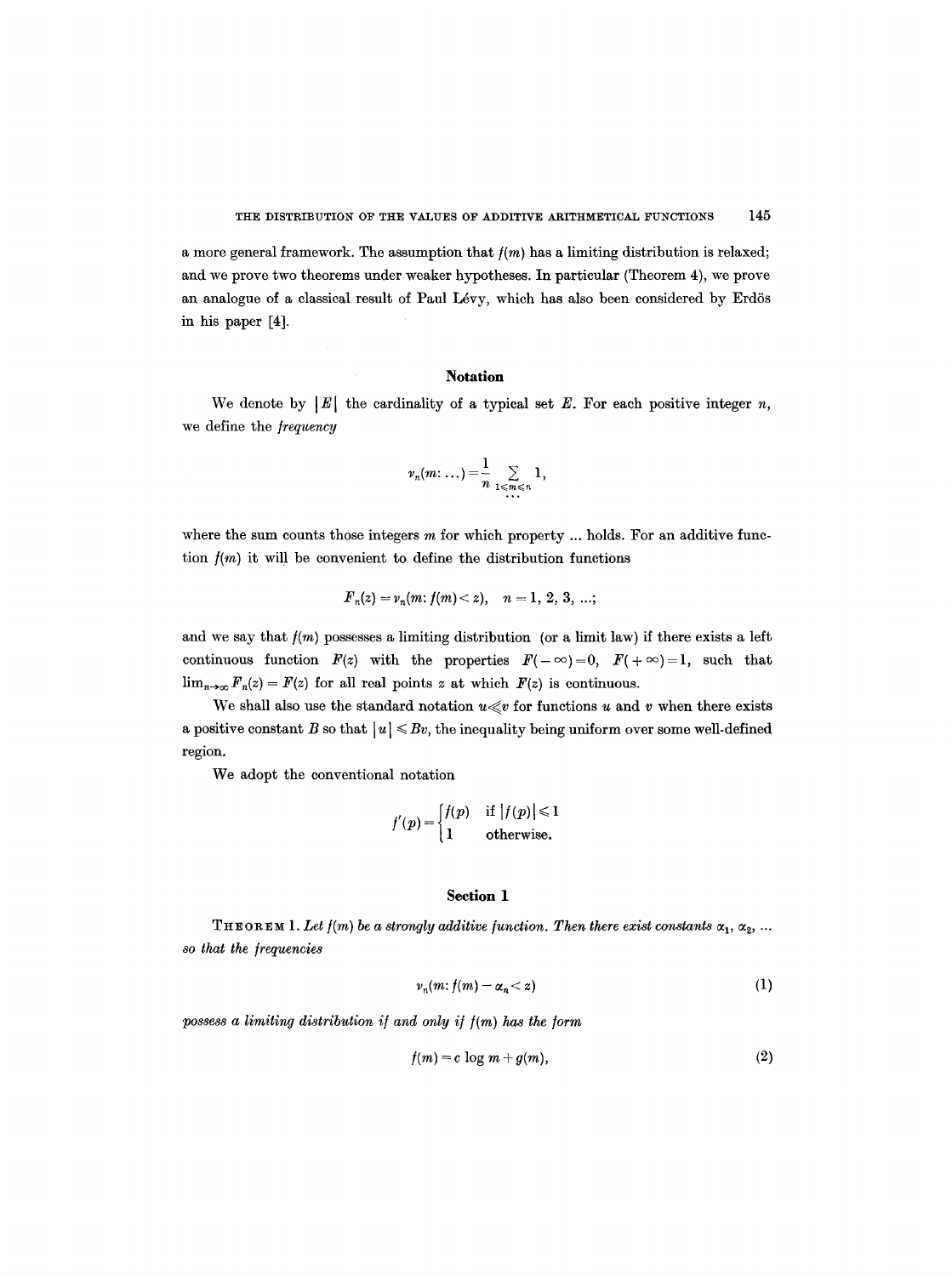146 P.D.T. A. ELLIOTT AND C. RYAVEC

where 
$$
\sum_{p} \frac{(g'(p))^2}{p} < \infty.
$$
 (3)

*In this case we can set* 

$$
\alpha_n = c \log n + \sum_{p \leq n} \frac{g'(p)}{p} + \text{constant} + o(1),
$$

and apart from the last two terms in this expression, the choice of the numbers  $\alpha_n$  is unique. The characteristic function of the limiting distribution, when it exists, will have the form

$$
\varphi(t) = \frac{1}{1+ itc} \prod_p \left(1 - \frac{1}{p}\right) \left(1 + \sum_{k=1}^{\infty} \frac{e^{itg(pk)}}{p^k}\right) e^{-it(g'(p)/p)},
$$

*to within a factor*  $\exp(-it$ (constant)).

*The distribution function will be continuous if and only if*  $\sum_{f(p)+0} (1/p) = \infty$ . We shall deduce this theorem from Lemma 1 and the following

THEOREM 2. Let  $f(m)$  be a strongly additive function. Then a necessary and sufficient *condition that a constant c and real numbers*  $\alpha_1, \alpha_2, \ldots$  *exist so that the frequencies* 

$$
v_n(m: f(m) - c \log m - \alpha_n < z), \quad (n = 1, 2, 3 \ldots), \tag{4}
$$

*possess a limiting distribution is that there exist a (/urther) constant d, and an additive/unction g(m), so that* 

$$
f(m) = d \log m + g(m), \tag{5}
$$

*where* 

$$
\sum \frac{(g'(p))^2}{p} < \infty. \tag{6}
$$

*Moreover, when these conditions'are satisfied we can take*  $c = d$ *, and*  $\alpha_n = \sum_{p \le n} g'(p)/p$ *. The characteristic function of the limiting distribution, when it exists, will have the form* 

$$
\phi(t) = \prod_p \left(1 - \frac{1}{p}\right) \left(1 + \sum_{k=1}^{\infty} \frac{e^{itg(pk)}}{p^k}\right) e^{-it(g'(p)/p)}.
$$

The distribution function will be continuous if and only if

$$
\sum_{g(p)\pm 0}\frac{1}{p}=\infty.
$$

We remark that it would be desirable to find necessary and sufficient conditions so that there exists two sequences  $\alpha_1, \alpha_2, \ldots$  and  $\beta_1, \beta_2, \ldots$  such that the frequencies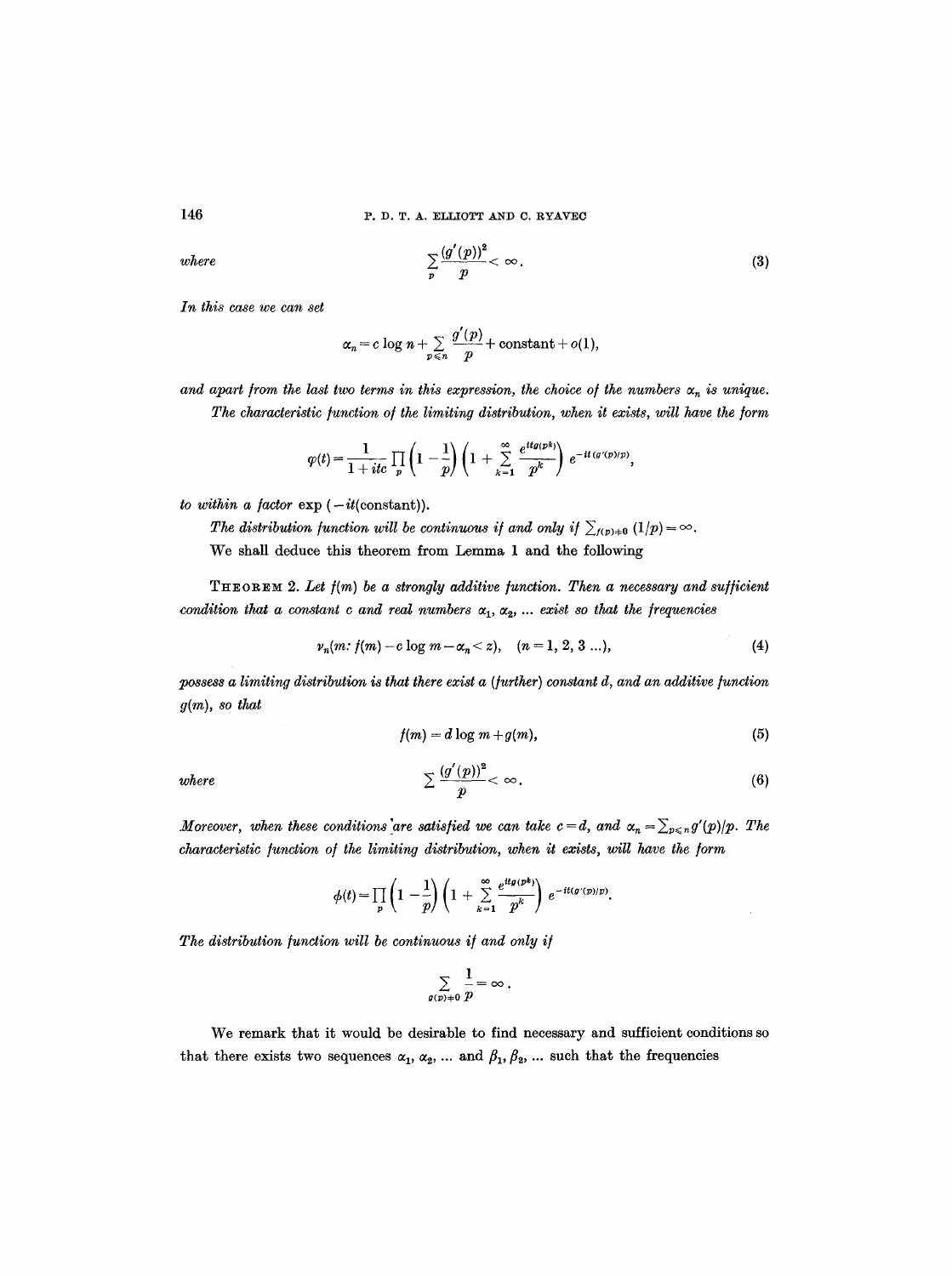THE DISTRIBUTION OF THE VALUES OF ADDITIVE ARITHMETICAL FUNCTIONS 147

$$
v_n(m: \beta_n f(m) - \alpha_n < z), \quad (n = 1, 2, ...),
$$

possess a limit law. In the above theorems we consider the case  $\beta_1 = \beta_2 = ... =$  constant.

LEMMA 1. Let  $\omega_1, \omega_2, ...$  be a sequence of real numbers for which the limit  $\lim_{n\to\infty} e^{it\omega_n}$  exists *uniformly in some neighborhood of the origin. Then the sequence*  $\omega_1, \omega_2, \ldots$  *itself tends to a limit.* 

*Proo/ o/ Lemma 1.* Set

$$
\phi(t) = \lim_{n \to \infty} e^{it\omega_n}, \quad |t| \leq t_0.
$$

Then if  $t_1 = 2t$ ,  $|t| \leq t_0$ , we have

$$
\lim_{n\to\infty}e^{it_1\omega_n}=\lim_{n\to\infty}(e^{it\omega_n})^2=\phi^2(t);
$$

and it follows that the limit  $\phi(t)$  exists and is continuous for all real t. Moreover, the convergence is uniform on any bounded interval of the real line; and, in particular,  $\phi(t)$  is continuous at the origin.

From what we have said it follows that the distribution functions

$$
W_n(z) = \begin{cases} 1 & \text{if } z > \omega_n \\ 0 & \text{if } z \leqslant \omega_n \end{cases}
$$

converge to a distribution function  $W(z)$  (with characteristic function  $\phi(t)$ ) in the usual probabilistic sense. And by a classical result of probability theory we know that

$$
\lim_{T\to\infty}\frac{1}{2T}\int_{-T}^{T}|\phi(t)|^{2}=A\quad(0\leqslant A\leqslant 1)
$$

is equal to the sum of the squares of the jumps of  $W(z)$ . Since  $|\phi(t)| = 1$  for all t, it is clear that  $A = 1$  and that  $W(z)$  consists of a single step. It follows that the sequence  $\omega_1, \omega_2, ...$ converges to the point at which this step occurs.

*Proof of Theorem 1.* It is clear that the necessity of conditions 2 and 3 follows from the case  $c = 0$  of Theorem 2.

We now assume that conditions (2) and (3) are satisfied, so that the first assertion of Theorem 2 holds. The characteristic function of the frequency (4) assumes the form

$$
n^{-1} \sum_{m \leq n} e^{it(f(m)-c \log m - \zeta_n)}, \quad \zeta_n = \sum_{p \leq n} \frac{g'(p)}{p},
$$

so that by Theorem 2 there exists a characteristic function  $\phi(t)$  with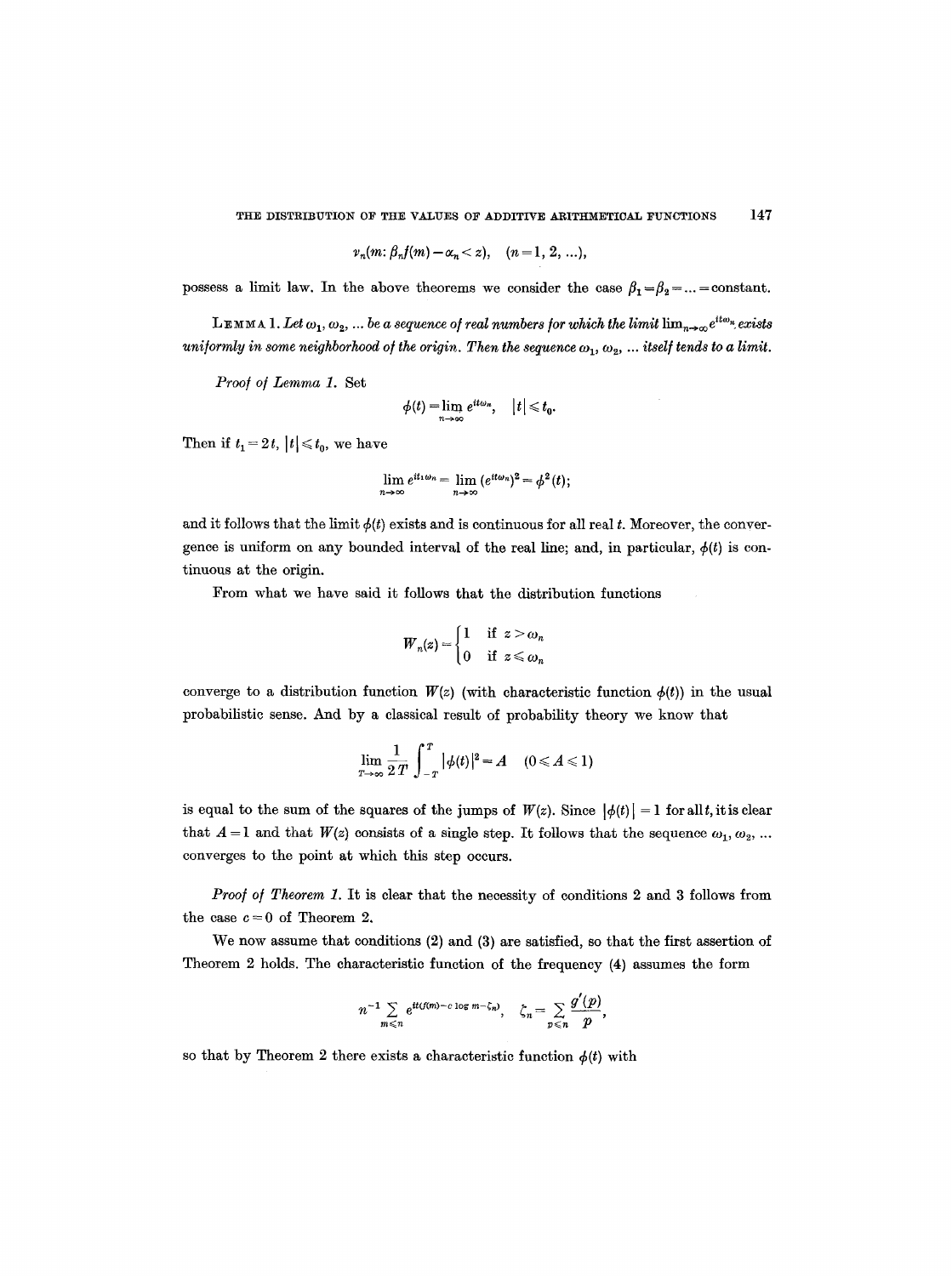148 P.D.T.A. ELLIOTT AND C. RYAVEC

$$
n^{-1}\sum_{m\leq n}e^{it(f(m)-c\log m)}=e^{it\zeta_n}\phi(t)+o(1),\quad (n\to\infty).
$$

Since the right side is continuous at  $t = 0$ , by a standard theorem in the theory of probability this is equivalent to the assertion (1) of Theorem 1.

Suppose now that for some further sequence of numbers  $\eta_1, \eta_2, ...$ 

$$
v_n(m: f(m) - \eta_n < z)
$$

converges to a limiting distribution with characteristic function  $\Psi(t)$ . Then

$$
e^{it(\alpha_n-\eta_n)}\phi_n(t)\to \Psi(t), \quad \phi_n(t)\to \phi(t), \ \ (n\to\infty),
$$

the convergence being uniform on any bounded t-interval, so that in some neighborhood of the origin on which  $\phi(t)$  does not vanish,

$$
\lim_{n\to\infty}e^{it(\alpha_n-\eta_n)}
$$

exists uniformly. From Lemma 1 it follows that

$$
\eta_n = \alpha_n + \text{constant} + o(1), \quad (n \to \infty),
$$

and this completes the proof of Theorem 1 except for the assertion concerning the (possible) continuity of the distribution function. The proof of this assertion is essentially included in the proof of Theorem 4, where the necessary and sufficient condition for continuity is shown to be

either 
$$
c+0
$$
  
or  $c=0$ , and  $\sum_{g(p)+0} \frac{1}{p} = \infty$ 

By means of the convergence of the series (6), this condition is readily seen to be equivalent to that given in the statement of Theorem 1.

We now prove the necessity of the conditions (5) and (6) of Theorem 2. To do this we need the following lemma.

 $L_{EMMA}$  2. Let  $h(m)$  be an additive function. For each real number t, we define the sum *S(n, t) by* 

$$
S(n,t)=n^{-1}\sum_{m\leq n}e^{ith(m)}.
$$

*Then if there exists a set of positive measure on which*  $S(n, t)$  does not converge to zero as  $n \rightarrow \infty$ , the function  $h(m)$  has the form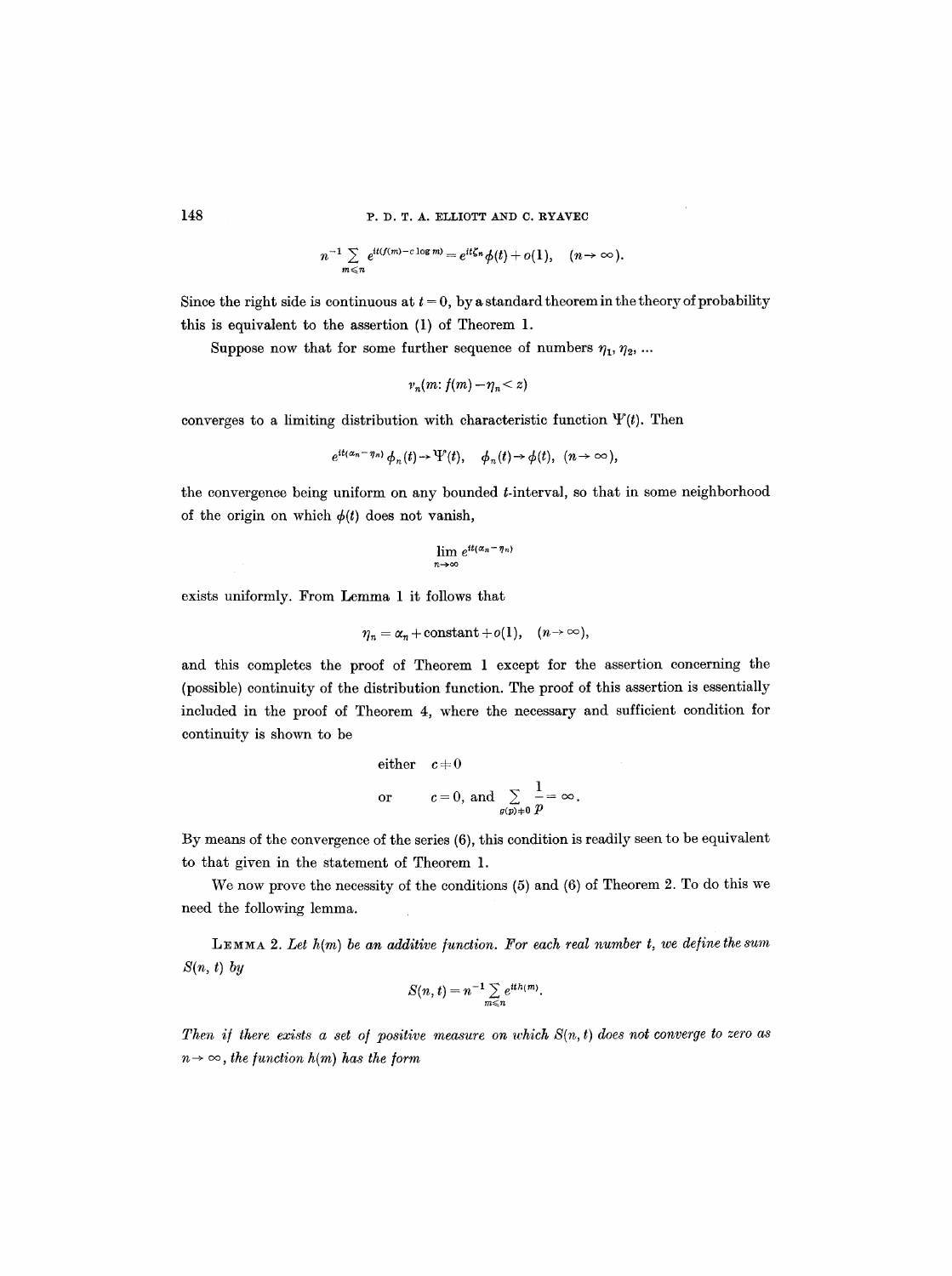#### THE DISTRIBUTION OF THE VALUES OF ADDITIVE ARITHMETICAL FUNCTIONS 149

$$
h(m) = b \log m + u(m), \tag{7}
$$

*where* 

$$
\sum_{p} \frac{(u'(p))^2}{p} < \infty,\tag{8}
$$

*and b is some constant.* 

*Proof of Lemma 2.* We recall the definition of a finitely distributed additive function as given by Erdös in [4]. This states that an additive function  $h(m)$  is finitely distributed if there exist constants  $c_1$  and  $c_2$  and infinitely many integers n so that there exist  $1 \leq a_1 < a_2 < ... < a_x \leq n$  so that  $x > c_1 n$  and  $|f(a_i) - f(a_j)| < c_2$ .

In [6] it was shown that any finitely distributed additive function *h(m)* must have the form given in (7) and (8). An inspection of the proof given there shows that the hypothesis of Lemma 2 yields the same conclusion.

*Proo/ o/ Theorem 2* (Necessity). Let the frequency functions (4) possess a limiting distribution whose characteristic function is  $\phi(t)$ . The characteristic functions,  $\phi_n(t)$ , of these ffequences have the form

$$
\phi_n(t) = \int_{-\infty}^{\infty} e^{itz} dv_n(m; f(m) - c \log m - \alpha_n < z).
$$

We adopt the notation of Lemma 2 with  $h(m)=f(m)-c \log m$ , and we obtain

$$
\phi_n(t) = S(n, t) e^{it\alpha_n}.
$$

Since  $\phi_n(t) \rightarrow \phi(t)$ , then  $|S(n, t)| \rightarrow |\phi(t)|$ . But  $\phi(t)$  if a characteristic function, so it is nonzero in some neighborhood of the origin. It follows from Lemma 2 that

$$
f(m)-c\log m=b\log m+u(m),
$$

and this is a representation of the desired type.

 $\mathcal{L}$ 

For the proof of the sufficiency of the conditions (5) and (6) of Theorem 2 we require a further preliminary result.

LEMMA 3. Let  $h(m)$  be a strongly additive function for which the series  $\sum_{p} (h^{2}(p)/p) < \infty$ . **Then the frequencies** 

$$
\nu_n\left(m\colon h(m)-\sum_{p\leqslant n}\frac{h(p)}{p}
$$

*converge to a limit law with characteristic function*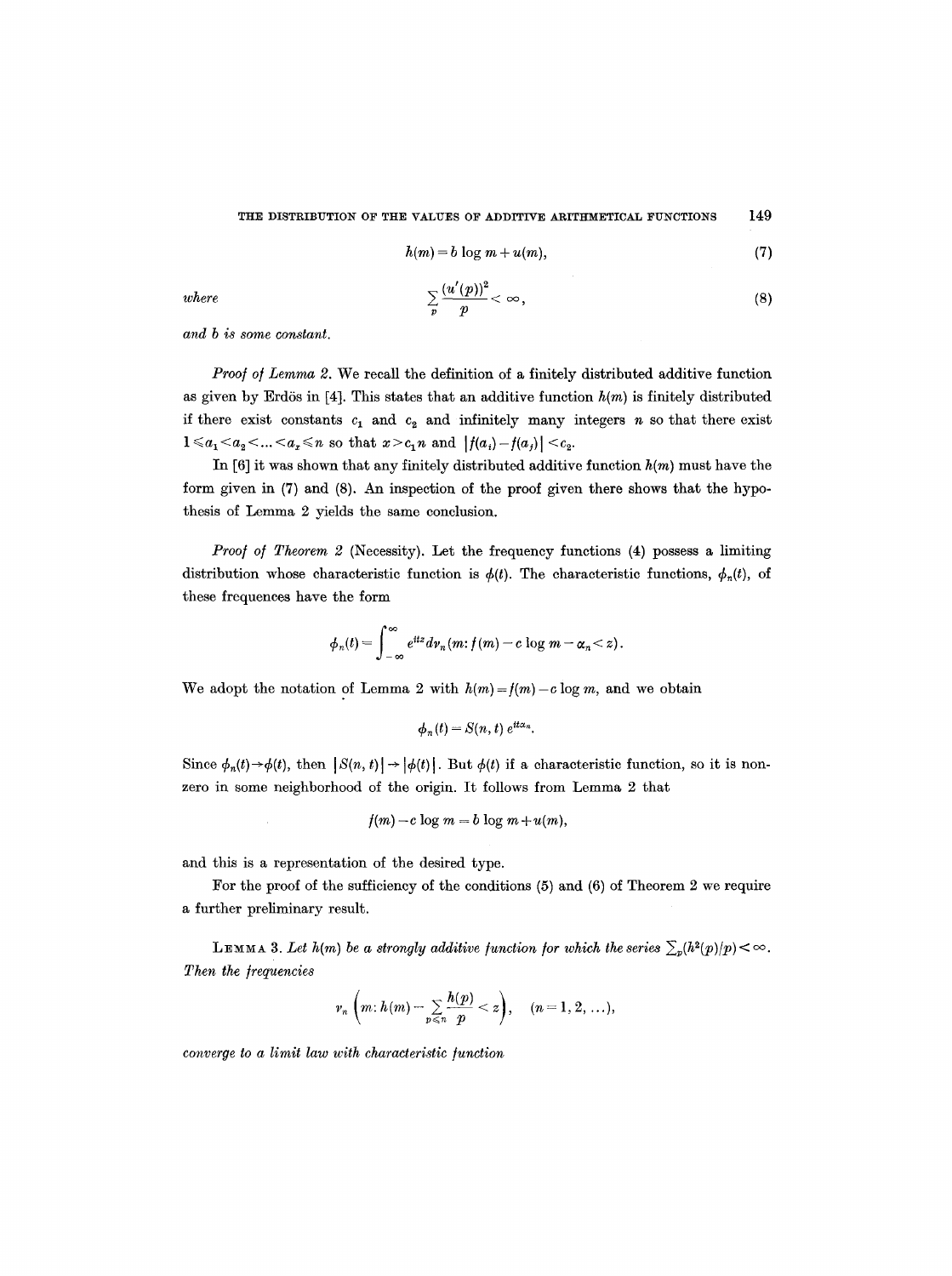150 P.D. T. A. ELLIOTT AND C. RYAVEC

$$
\Psi(t) = \prod_p \left(1 - \frac{1 - e^{ith(p)}}{p}\right) e^{-it(h(p)/p)}.
$$

*Moreover, if the series*  $\sum_{h(p)+0}(1/p)$  *converges, then the limit law is discrete; but if it diverges, then the limit law is continuous (either singular or absolutely continuous).* 

Proof of Lemma 3. This lemma can be found as Theorem 4.4 of Kubilius' monograph [5].

Proof of Theorem 2 (Sufficiency). It will clearly suffice to prove that if an additive function *g(n)* satisfies

$$
\sum_{p}\frac{(g'(p))^2}{p}<\infty,
$$

and if constants  $\alpha_1, \alpha_2, \ldots$  are defined by

$$
\alpha_n=\sum_{p\leqslant n}\frac{g'(p)}{p},
$$

then the frequencies  $v_n(m: g(m) - \alpha_n < z)$  have a limiting distribution. Accordingly, we define a strongly additive function  $\gamma(m)$  by

$$
\gamma(p)\!=\!\begin{cases}g'(p) & p>2\\0 & p=2.\end{cases}
$$

Hence, we can apply Lemma 3 to  $\gamma(m)$  to deduce that

$$
\nu_n\left(m\colon \gamma(m)-\alpha_n+\frac{g'(2)}{2}
$$

as  $n \to \infty$ . The characteristic function of  $\Gamma(z)$  has the form

$$
\Psi_1(t) = \prod_p \left(1 - \frac{1 - e^{it\gamma(p)}}{p}\right) e^{-it\langle \gamma(p)/p \rangle}.
$$

We next define a *multiplicative* function h(m) by

$$
h(p^{j}) = e^{itq(pj)} - e^{it\gamma(p)} \sum_{k=0}^{j-1} h(p^{k}), \quad j \geq 1,
$$
  

$$
h(1) = 1.
$$

It follows from the definition that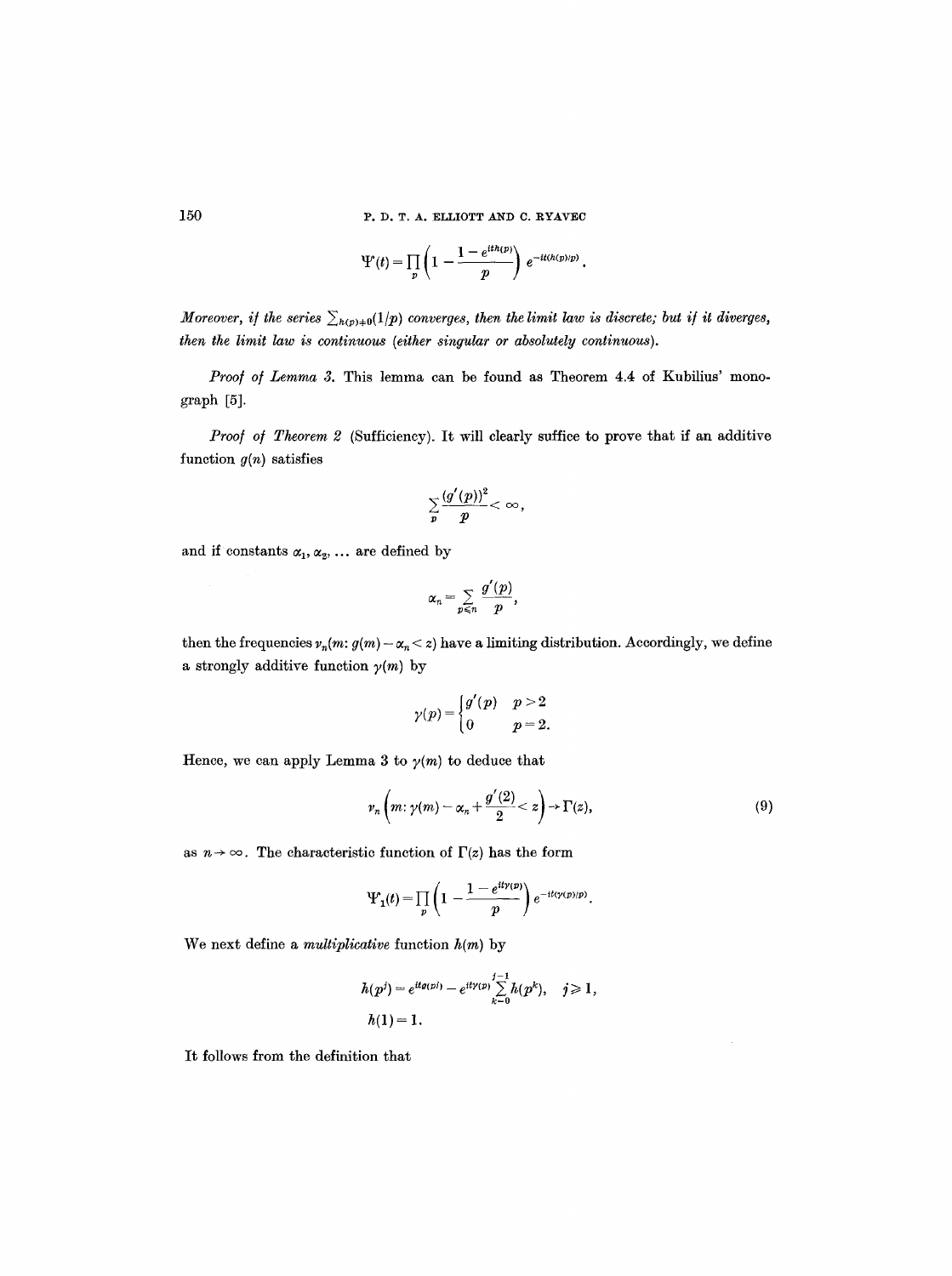$$
h(p) = e^{itg(p)} - e^{it\gamma(p)}
$$

We now show that for each value of  $t$  the series

$$
\sum_{d=1}^{\infty} \frac{h(d)}{d} \tag{10}
$$

is uniformly absolutely convergent. To this end we note that the following inequalities hold:

$$
|h(p^{j})| \le 2^{j}, \quad p \ge 3,
$$
  
\n
$$
|h(2^{j})| \le 2, \quad j = 1, 2, ....
$$
\n(11)

These are readily verified by induction noting that

$$
h(2^j) = e^{itg(2^j)} - e^{itg(2^j-1)}.
$$

It follows that

$$
\sum_{j=0}^{\infty} \frac{h(p^j)}{p^j} \left(1 + e^{it\gamma(p)} \sum_{i=1}^{\infty} p^{-i}\right) = \sum_{j=0}^{\infty} p^{-j} \left( h(p^j) + e^{it\gamma(p)} \sum_{k=0}^{j-1} h(p^k) \right) = \sum_{j=0}^{\infty} \frac{e^{itg(p^j)}}{p^j},
$$

where the change in the order of summation is justified since the series involved are absolutely convergent. Hence,

$$
\sum_{j=0}^{\infty} \frac{h(p^j)}{p^j} = \left(1 + \frac{e^{it\gamma(p)}}{p-1}\right)^{-1} \sum_{j=0}^{\infty} p^{-j} e^{itg(p^j)}.
$$

Since  $h(m)$  is multiplicative, for each positive integer  $n$ ,

$$
\sum_{d=1}^{\infty} \frac{|h(d)|}{d} \leqslant \prod_{p \leqslant n} \left(1 + \sum_{p \neq \leqslant n} \frac{|h(p^j)|}{p^j}\right).
$$

It will therefore be sufficient to prove that the double series

$$
\sum_{p} \sum_{j=1}^{\infty} \frac{|h(p^j)|}{p^j}
$$

converges. But for primes  $p > 2$ , we have

$$
\sum_{j=1}^{\infty} \frac{|h(p^j)|}{p^j} \leqslant \left| \frac{e^{itg(p)} - e^{it\gamma(p)}}{p} \right| + \sum_{j=2}^{\infty} \left(\frac{2}{p}\right)^j = \left| \frac{e^{itg(p)} - e^{it\gamma(p)}}{p} \right| + \frac{4}{p(p-2)},
$$

$$
\sum_{j=1}^{\infty} \frac{|h(2^j)|}{2^j} \leqslant \frac{|e^{itg(2)} - 1|}{2} + 1.
$$

and

 $\mathcal{A}^{\mathcal{A}}$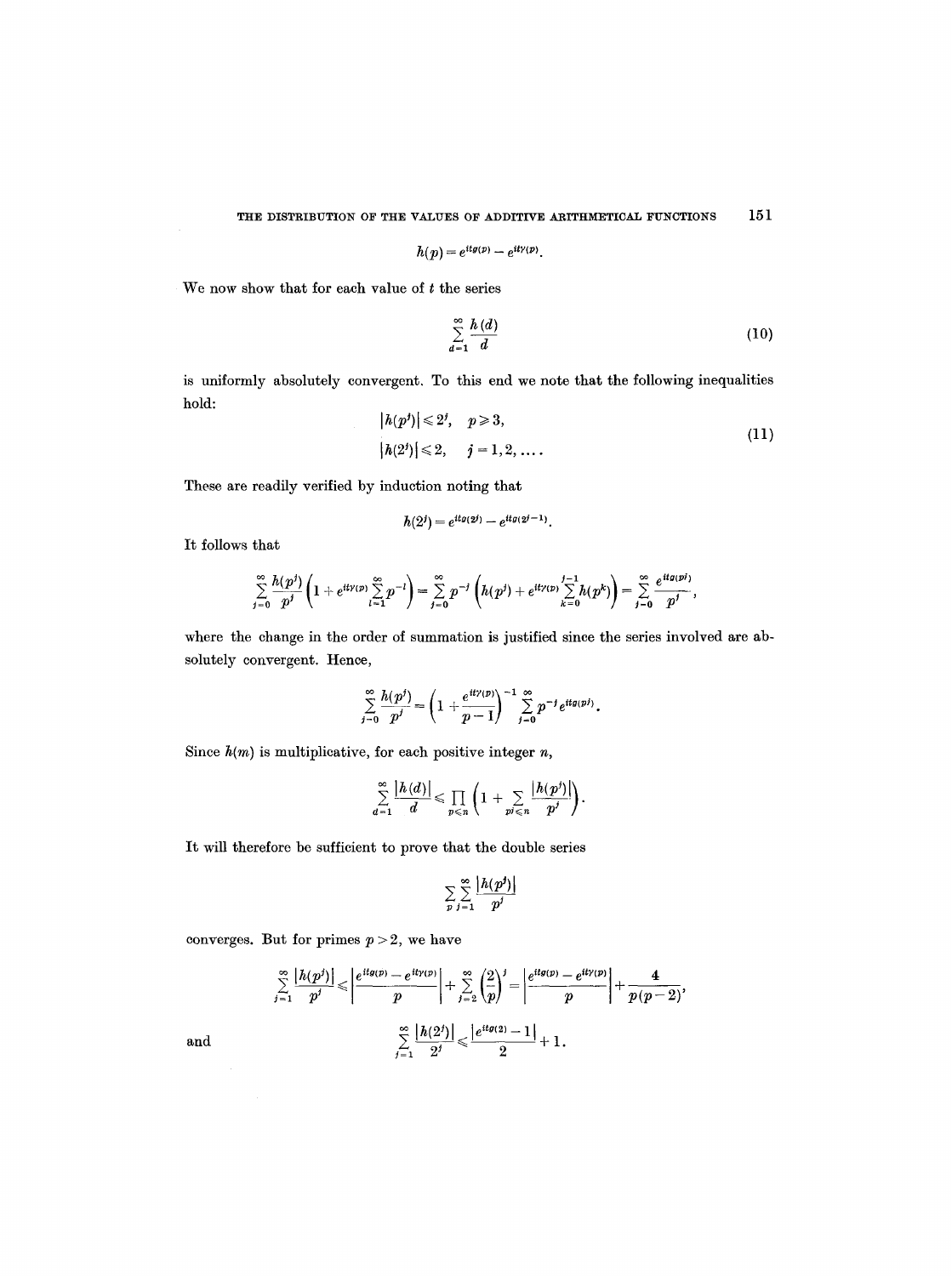#### P. D. T. A. ELLIOTT AND C. RYAVEC

Therefore,

$$
\sum_{p} \sum_{j=1}^{\infty} \frac{|h(p^j)|}{p^j} \leq \frac{|e^{itg(2)} - 1|}{2} + 1 + \sum_{\substack{p > 2 \\ |g(p)| > 1}} \frac{|e^{itg(p)} - e^{ity(p)}|}{p} + \sum_{p > 2} \frac{4}{p(p-2)}
$$
  

$$
\leq 2 + 2 \sum_{|g(p)| \geq 1} \frac{1}{p} + \sum_{p > 2} \frac{4}{p(p-2)}.
$$

Hence, the series (10) is uniformly absolutely convergent. Moreover, it is convenient to note at this point that the same series is uniformly bounded for all real t.

We now note that the relation

$$
e^{itg(m)} = \sum_{d \mid m} h(d) e^{it\gamma(m/d)}
$$

holds, since it is true for prime powers and both sides of the equation are multiplicative. Thus, if  $\phi_n(t)$  denote the characteristic functions

$$
\phi_n(t) = \frac{1}{n} \sum_{m \leq n} e^{it g(m)},
$$

then 
$$
\phi_n(t) = \frac{1}{n} \sum_{m \leq n} \sum_{d \mid m} h(d) e^{it\gamma(m/d)} = \frac{1}{n} \sum_{d \leq n} h(d) \sum_{m \leqslant (n/d)} e^{it\gamma(m)}.
$$
 (12)

We shall now show that the frequencies

$$
\nu_n\left(m:g\left(m\right)-\sum_{p\leqslant n}\frac{g'\left(p\right)}{p}
$$

possess a limit law by showing that the corresponding characteristic functions

$$
\phi_n(t) e^{-it\alpha_n} = \frac{1}{n} \sum_{m \leq n} e^{itg(m)-it\alpha_n}
$$

converge. To do this we shall use the representation (12) and the convergence of the frequencies (9).

From the convergence of the frequencies (9) we see that

$$
\sum_{m\leq n}e^{it\gamma(m)}=ne^{-it(\mathfrak{g}'(2)/2+\alpha_n)}\Psi_1(t)+o(n).
$$

Now choose  $\varepsilon > 0$  and choose D so that

$$
\sum_{d>D}\frac{|h(d)|}{d}<\varepsilon.
$$

152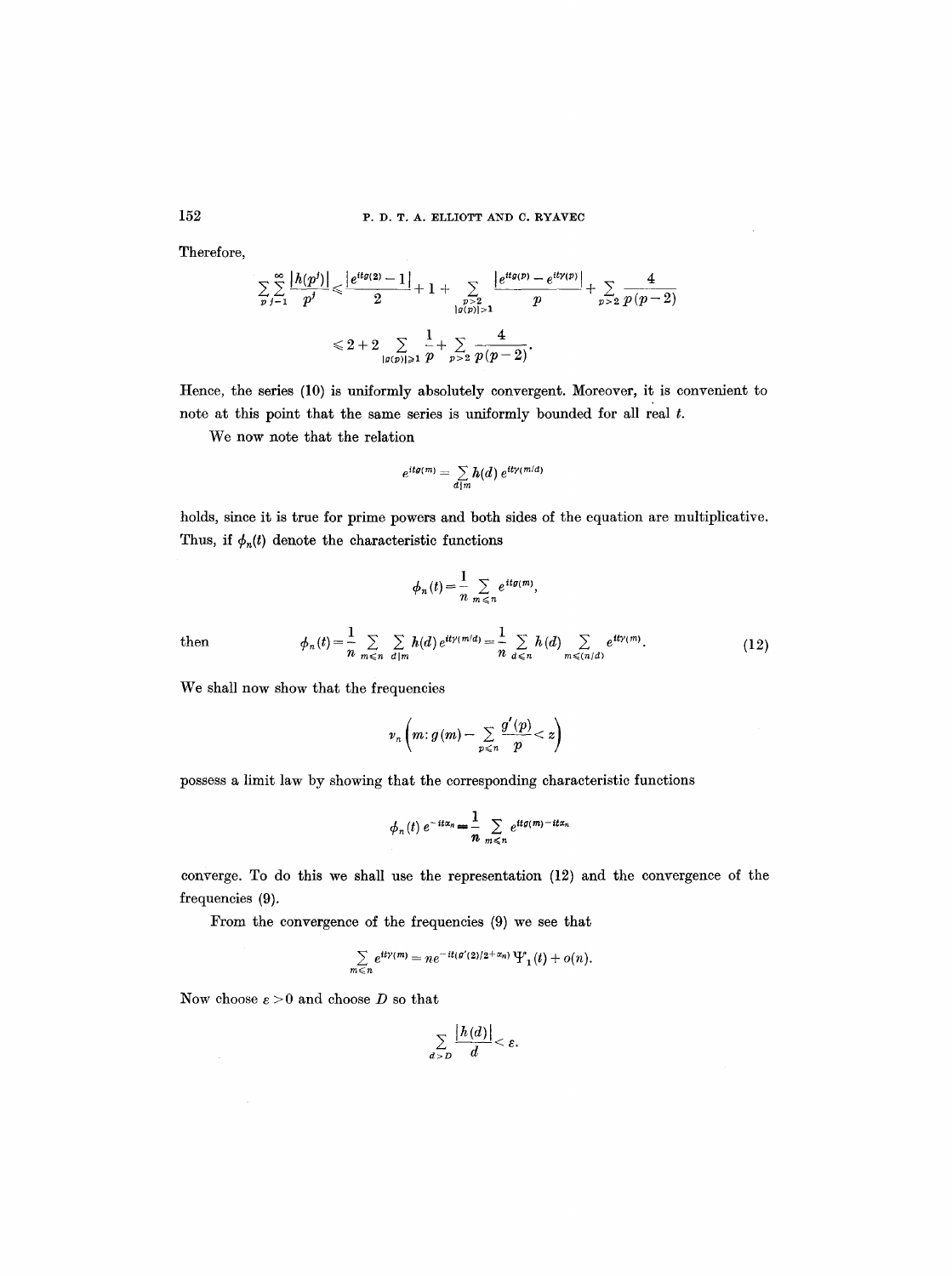We divide the sum (12) into two parts according to whether  $d \le D$ , or  $d > D$ . We estimate the first of these two sums by

$$
e^{-it(g'(2)/2)}\Psi_1(t)\sum_{d\leq D}\frac{h(d)}{d}\,e^{it\alpha_{n/d}}+\frac{1}{n}\sum_{d\leq D}h(d)\,o\left(\frac{n}{d}\right),
$$

and for all sufficiently large  $n$ ,

$$
\frac{1}{n} \sum_{d \leqslant D} \left| h(d) \, o\left(\frac{n}{d}\right) \right| < \varepsilon.
$$

If  $d \le D$ , an application of the Cauchy-Schwarz inequality shows that

$$
\left|\alpha_{n}-\alpha_{n/d}\right|=\left|\sum_{(n/d)
$$

(uniformly for  $1 \le d \le D$ ) as  $n \to \infty$ , since the series (6) converges. Hence, for sufficiently large n,

$$
\frac{1}{d}\sum_{d\leq D}h(d)\sum_{m\leqslant (n/d)}e^{it\gamma(m)}=e^{it(-(\mathfrak{g}'(2)/2)+\alpha_n)}\Psi(t)\sum_{d=1}^{\infty}\frac{h(d)}{d}+2\theta_{\varepsilon},
$$

where  $|\theta| \leq 1$ .

The second of the two sums (corresponding to  $D \leq d \leq n$ ) is estimated by

$$
\left|\frac{1}{n}\sum_{D
$$

We deduce that

$$
\int_{-\infty}^{\infty} e^{itz} d\nu_n(m; g(m) - \alpha_n < z) \to e^{-it(g'(2)/2)} \Psi_1(t) \sum_{d=1}^{\infty} \frac{h(d)}{d}
$$

as  $n \to \infty$ .

Since the right hand side is continuous at  $t = 0$ , then the frequencies

$$
\nu_n\left(m: g(m)-\sum_{p\leq n}\frac{g'(p)}{p}
$$

possess a limit law. A straightforward calculation yields the characteristic function of this limit law:

$$
\phi(t) = \prod_p \left(1 - \frac{1}{p}\right) \left(1 + \sum_{j=1}^{\infty} \frac{e^{itg(pj)}}{p^j}\right) e^{-it(g'(p)/p)}.
$$

In order to consider the (possible) continuity of the limit law we recall that

$$
\lim_{T\to\infty}\frac{1}{T}\int_0^T |\phi(t)|^2 dt
$$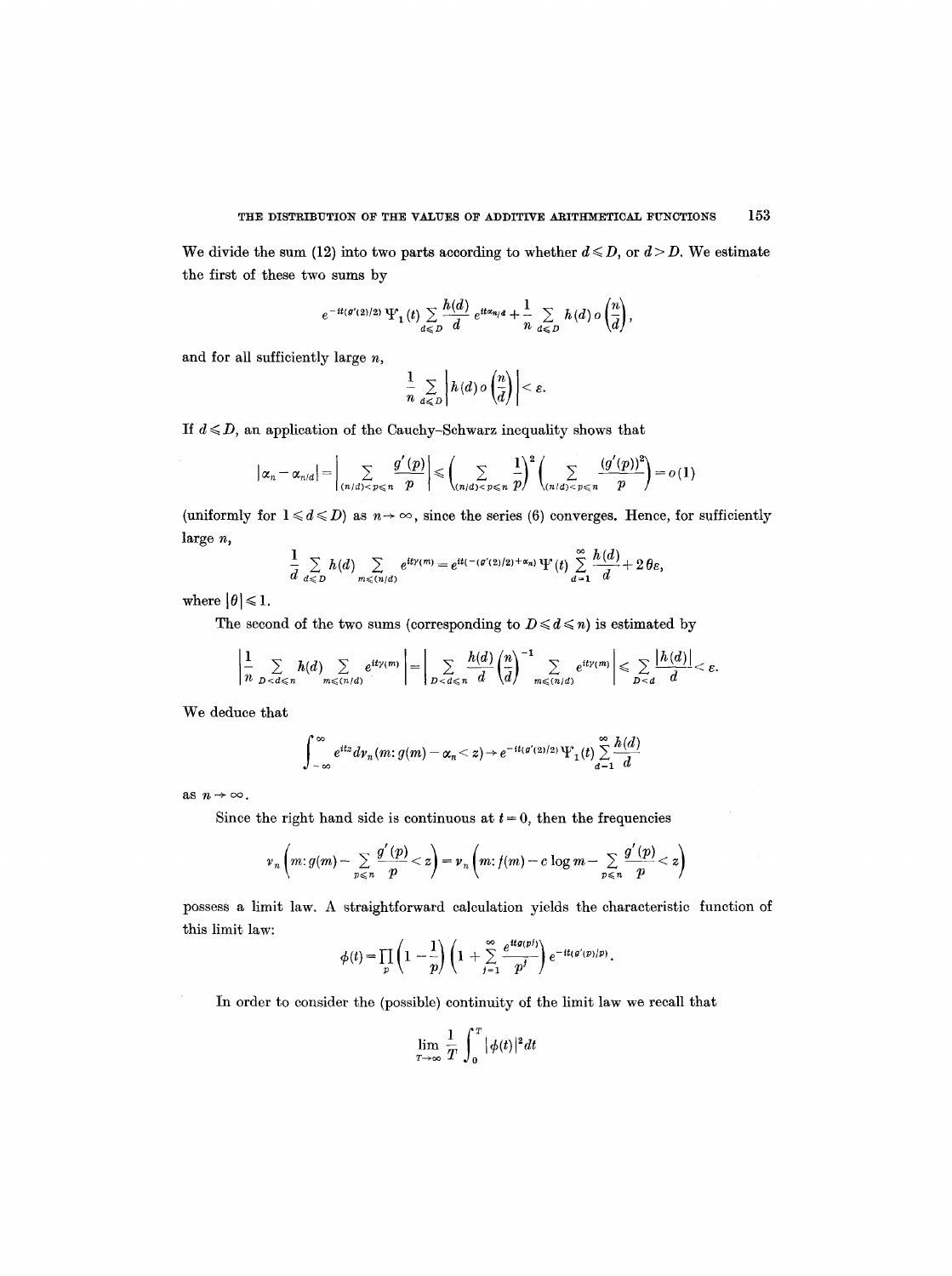## 154 P.D.T.A. ELLIOTT AND C. RYAVEC

equals the sum of the squares of the jumps of the distribution; and, hence, the distribution is continuous if and only if the previous limit is zero. We show that

$$
\lim_{T \to \infty} \frac{1}{T} \int_0^T |\phi(t)|^2 dt = 0 \tag{13}
$$

if and only if

$$
\lim_{T \to \infty} \frac{1}{T} \int_0^T |\Psi_1(t)|^2 dt = 0, \tag{14}
$$

were  $\phi(t)$  and  $\Psi_1(t)$  are connected by the relation

$$
\phi(t)=e^{it(\varrho'(2)/2)}\,\Psi_1(t)\sum_{d=1}^\infty \frac{h(d)}{d}.
$$

Since the infinite series  $(10)$  is uniformly bounded for all  $t$ , it follows that the truth of  $(14)$ implies that of (13). We now prove the opposite implication.

Choose a large prime  $q$ . From the inequalities  $(11)$ , we see that there is a positive constant  $\lambda_1$  depending at most on  $q$  so that

$$
\Bigg|\prod_{p\,\geqslant\, q}\Bigg(\sum_{j=0}^\infty\frac{h(p^j)}{p^j}\Bigg)\Bigg|\geqslant \lambda_1.
$$

For the odd primes  $p < q$  we employ the estimate

$$
\left|\prod_{3\leq p
$$
\geq \prod_{3\leq p
$$
$$

where  $\lambda_2$  is a positive constant.

We conclude that

$$
\lambda_1 \lambda_2 \left|\Psi_1(t)\right| \leq 2 \left|\phi(t)\right| \left|\sum_{j=0}^{\infty} 2^{-j} e^{it g(2^j)}\right|^{-1},
$$

whenever the right hand side is defined. We may suppose that  $g(2) \neq 0$ ; for if not, then

$$
\Bigl|\sum_{j=0}^\infty 2^{-j} e^{itg(2^j)}\Bigr|\leqslant 1,
$$

and (14) would follow immediately from (13).

Let  $\varepsilon$  satisfy  $0 < \varepsilon < \frac{\pi}{4|g(2)|}$ ,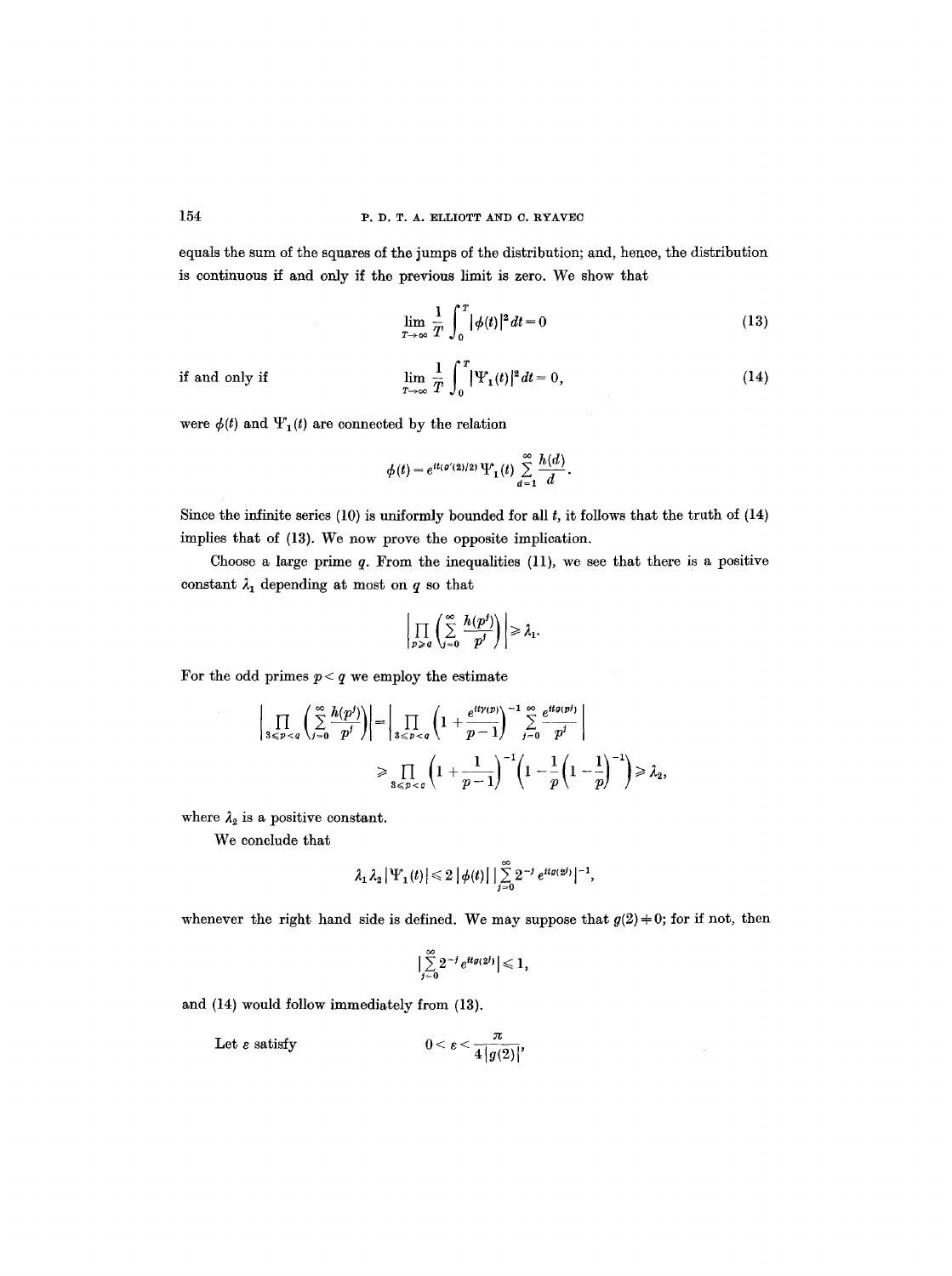and define the set  $E$  by

$$
E = \left\{ t \colon \left| t - \frac{\pi(2 l + 1)}{g(2)} \right| \leqslant \varepsilon; \ l = 0, \pm 1, \pm 2, \ldots \right\}.
$$

If  $t \notin E$ , then

$$
\operatorname{Re}\left\{1+e^{itg(2)}\right\}=2\,\cos^2\left(\frac{tg(2)}{2}\right)\geq 2\,\cos^2\left(\frac{\pi}{2}\,(2\,l+1)+\frac{\varepsilon g(2)}{2}\right)=2\,\sin^2\left(\frac{\varepsilon g(2)}{2}\right)=\lambda_3>0\,.
$$

Hence

$$
\operatorname{Re}\left\{\sum_{j=0}^\infty 2^{-j} e^{itg(2^j)}\right\}\geqslant \frac{1}{2}\operatorname{Re}\left\{1+e^{itg(2)}\right\}+\frac{1}{2}-\sum_{j=2}^\infty 2^{-j}\geqslant \lambda_3,
$$

Therefore

$$
\frac{1}{T} \int_0^T |\Psi_1(t)|^2 dt = \frac{1}{T} \int_{t \in E \cap [0,T]} |\Psi_1(t)|^2 dt + \frac{1}{T} \int_{t \in [0,T]-E} |\Psi_1(t)|^2 dt
$$
  

$$
\leq T^{-1} \mu([0,T] \cap E) + 4 (\lambda_1 \lambda_2 \lambda_3)^{-2} T^{-1} \int_0^T |\phi(t)|^2 dt.
$$

Since  $u([0, T] \cap E) \leq \frac{2 \cdot 2 \cdot 1 \cdot |g(z)| \cdot e}{\cdot}$ 

$$
\pi
$$
  
we have 
$$
\limsup_{T \to \infty} \frac{1}{T} \int_0^T |\Psi_1(t)|^2 dt \leqslant \frac{2|g(2)|\varepsilon}{\pi}
$$

As  $\varepsilon > 0$  can be taken arbitrarily small, (14) holds. It follows from Lemma 3 that the limiting distribution of the frequencies (4) are continuous if and only if  $\sum_{g(p)+0} 1/p$  diverges. This finishes the proof of Theorem 2.

# Section 2

We see from Lemma 2 that an additive function is finitely distributed if  $S(n, t)$  fails to converge to zero on a set of positive measure. It is natural, therefore, to inquire what properties of  $f(m)$  correspond to the converse proposition; namely, that  $S(n, t) \rightarrow 0$  in measure as  $n \to \infty$ . We consider this question in Theorem 3. Moreover, as a corollary to this theorem, we give a necessary condition that real numbers  $\beta_1$ ,  $\beta_2$ , ... exist so that the frequences  $v_n(m: \beta_n f(m)-\alpha_n < z)$  possess a limiting distribution.

TH~OR~ 3. *The /oUowing three conditions are equivalent:* 

(i) For any  $\delta > 0$ ,  $F_n(z + \delta) - F_n(z) \to 0$  uniformly for all real z as  $n \to \infty$ .

(ii) 
$$
\int_{-T}^{T} |S(n, t)| dt \to 0
$$

*for all real T as*  $n \rightarrow \infty$ *.*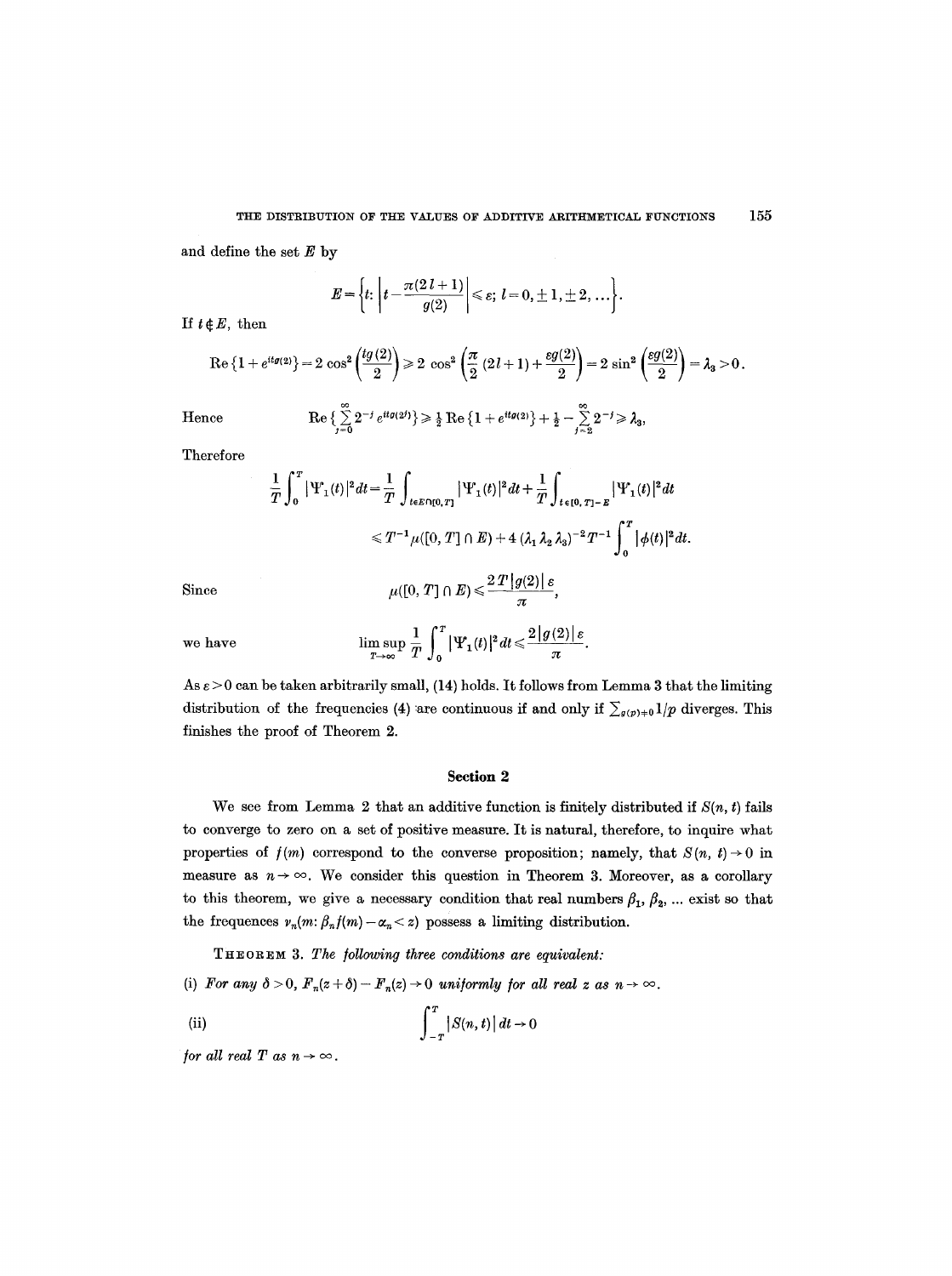156 P.D. T. A. ELLIOTT AND C. RYAVEC

(iii) 
$$
\limsup_{T\to\infty}\limsup_{n\to\infty}\int_{-T}^{T}|S(n,t)|dt=0.
$$

*Proof.*  $((i) \Rightarrow (ii))$ 

We employ the representation (see [1]),

$$
\frac{1}{n^2} \sum_{\substack{k_1, k_2 \leq n \\ |f(k_1) - f(k_2)| \leq 1}} (1 - |f(k_1) - f(k_2)|) = \int_{-\infty}^{\infty} |S(n, t)|^2 \left(\frac{\sin \pi t}{\pi t}\right)^2 dt. \tag{15}
$$

From the hypothesis (i) with  $\delta = 1$ , we see that

$$
\frac{1}{n}\sum_{\substack{k_1=1\\2\leq f(k_1)<2+1}}^n 1\to 0 \quad (n\to\infty)
$$

*uniformly in z.* Applying the last result with  $z = f(1)$ ,  $f(2)$ , ...,  $f(n)$  in turn, we obtain

$$
\frac{1}{n^2} \sum_{\substack{k_1, k_2 \leq n \\ |f(k_1) - f(k_2)| \leq 1}} 1 \to 0 \quad (n \to \infty).
$$
 (16)

It follows from  $(15)$  and  $(16)$  that for all real  $T$ ,

$$
\lim_{n\to\infty}\int_{-T}^{T}\big|S(n,t)\big|\,dt=0,
$$

which is (ii).

 $((ii)) \Rightarrow (iii)$ . The proof is immediate.

 $((iii) \Rightarrow (i)).$ 

We again appeal to an integral representation:

$$
\frac{1}{n}\sum_{\substack{k\leq n\\|f(k)-y|<1}}(1-|f(k)-y|)=\int_{-\infty}^{\infty}S(n,t)\,e^{-iyt}\left(\frac{\sin\pi t}{\pi t}\right)^2dt.\tag{17}
$$

From the inequalities

$$
\left|\int_{-\infty}^{\infty}S(n,t)\,e^{-iyt}\left(\frac{\sin\pi t}{\pi t}\right)^2dt\right|\leqslant \int_{-\infty}^{\infty}\left|S(n,t)\right|\left(\frac{\sin\pi t}{\pi t}\right)^2dt\leqslant \int_{-T}^{T}\left|S(n,t)\right|^2dt+\frac{2}{\pi^2T},
$$

we deduce that

$$
\lim_{n\to\infty}\int_{-\infty}^{\infty}S(n,t)\,e^{-iyt}\left(\frac{\sin\pi t}{\pi t}\right)^2dt\leqslant \limsup_{T\to\infty}\limsup_{n\to\infty}\int_{-T}^{T}\big|S(n,t)\big|\,dt=0,
$$

by hypothesis (iii). Therefore, for each y, the left hand side of (17) tends to zero as  $n \to \infty$ . Noting that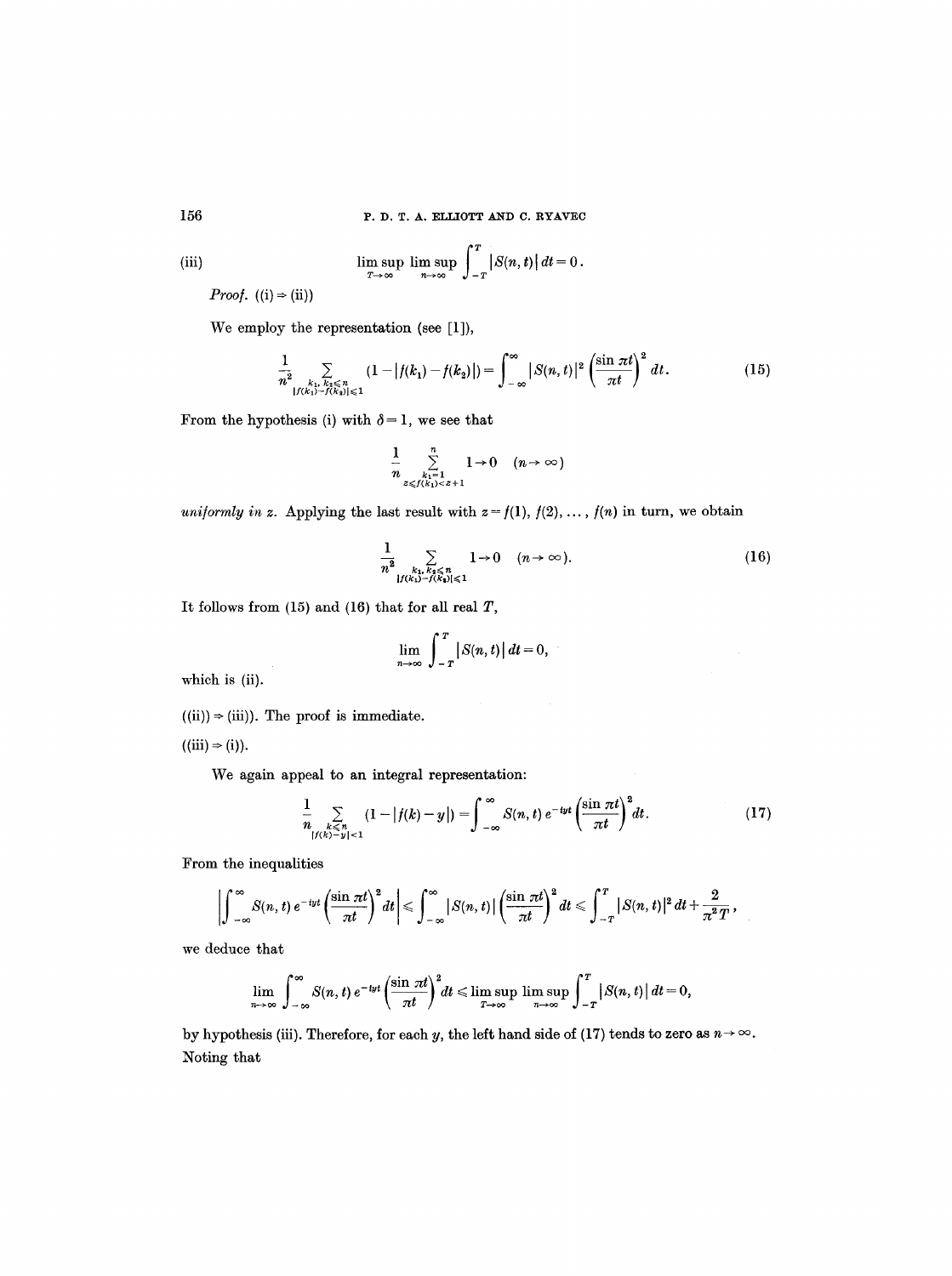### THE DISTRIBUTION OF THE VALUES OF ADDITIVE ARITHMETICAL FUNCTIONS 157

$$
\frac{1}{2n}\sum_{\substack{k\leqslant n\\ |f(k)-y|<\frac{1}{2}}}\hspace{-1mm}1\leqslant\sum_{\substack{k\leqslant n\\ |f(k)-y|<1}}\hspace{-1mm}(1-|f(k)-y|)\hspace{-1mm}+\hspace{-1mm}0
$$

as  $n \to \infty$ , we may apply this result with  $y = z$ ,  $z + 1$ , ...,  $z + [\delta] + 1$  in turn to obtain

$$
\frac{1}{n}\sum_{\substack{k\leqslant n\\2\leqslant f(k)
$$

that is 
$$
\lim_{n\to\infty} (F_n(z+\delta)-F_n(z))=0,
$$

which is condition (i). This establishes Theorem 3.

COROLLARY. Let  $\alpha_1, \alpha_2, \ldots$  and  $\beta_1, \beta_2, \ldots$  be two real sequences such that the frequences  $v_n(m: \beta_n f(m)-\alpha_n< z)$  have a limiting distribution function  $F(z)$ . Then, either,  $\lim_{n\to\infty}\beta_n=0$ , *or we may choose*  $\beta_n$  *identically equal to 1.* 

*Proof.* Assume that  $\limsup_{n\to\infty} |\beta_n| = c_1 > 0$ . Then there is a subsequence  $\beta_{n_1}, \beta_{n_2}, ...$ for which either  $\beta_{nj} \geq c_1/2$  or  $\beta_{nj} \leq -c_1/2$ . We assume first that the former case holds.

Since  $F(z)$  is a distribution function, there exist real numbers z and  $\delta$  so that  $F(z+\delta)-F(z)=c_2>0$ . For this choice of z and  $\delta$ , we have for all sufficiently large n

$$
\nu_n(m; \beta_n f(m) - \alpha_n < z + \delta) - \nu_n(m; \beta_n f(m) - \alpha_n < z) \geqslant c_2/2.
$$

Consequently, for all sufficiently large  $n$  in the subsequence  $n_1, n_2, \ldots$  we have

$$
F_n\left(\frac{z+\alpha_n}{\beta_n}+\frac{2\delta}{c_1}\right)-F_n\left(\frac{z+\alpha_n}{\beta_n}\right)\geqslant \frac{c^2}{2}.
$$

Thus, with z replaced by  $(z+\alpha_n)\beta_n^{-1}(n=n_j)$  we see that condition (i) of Theorem 3 fails. It follows that condition (ii) also fails, in which case  $f(m)$  has the form (7) and (8) by Lemma 2. Hence, we may choose the  $\beta_n = 1$  by Theorem 1.

Similarly, if there is a subsequence  $\beta_n$ ,  $\beta_n$ , ... so that  $\beta_{nj} \leq -\frac{c_1}{2}$ , we can deduce the same conclusion. Q.e.d.

#### **Section 3**

Suppose that the distribution functions  $F_n(z)$  converge to a continuous distribution  $F(z)$ . Then for each z

$$
\lim_{\delta \to 0^+} (F(z + \delta) - F(z)) = 0.
$$
 (18)

A theorem of P. L6vy [5] states that in the present circumstances, this can occur if and only if the series  $\sum_{f(p)+0} 1/p$  diverges. Even when the functions  $F_n(z)$  do not converge, a meaning can be given to this result, provided that we replace the condition (18) by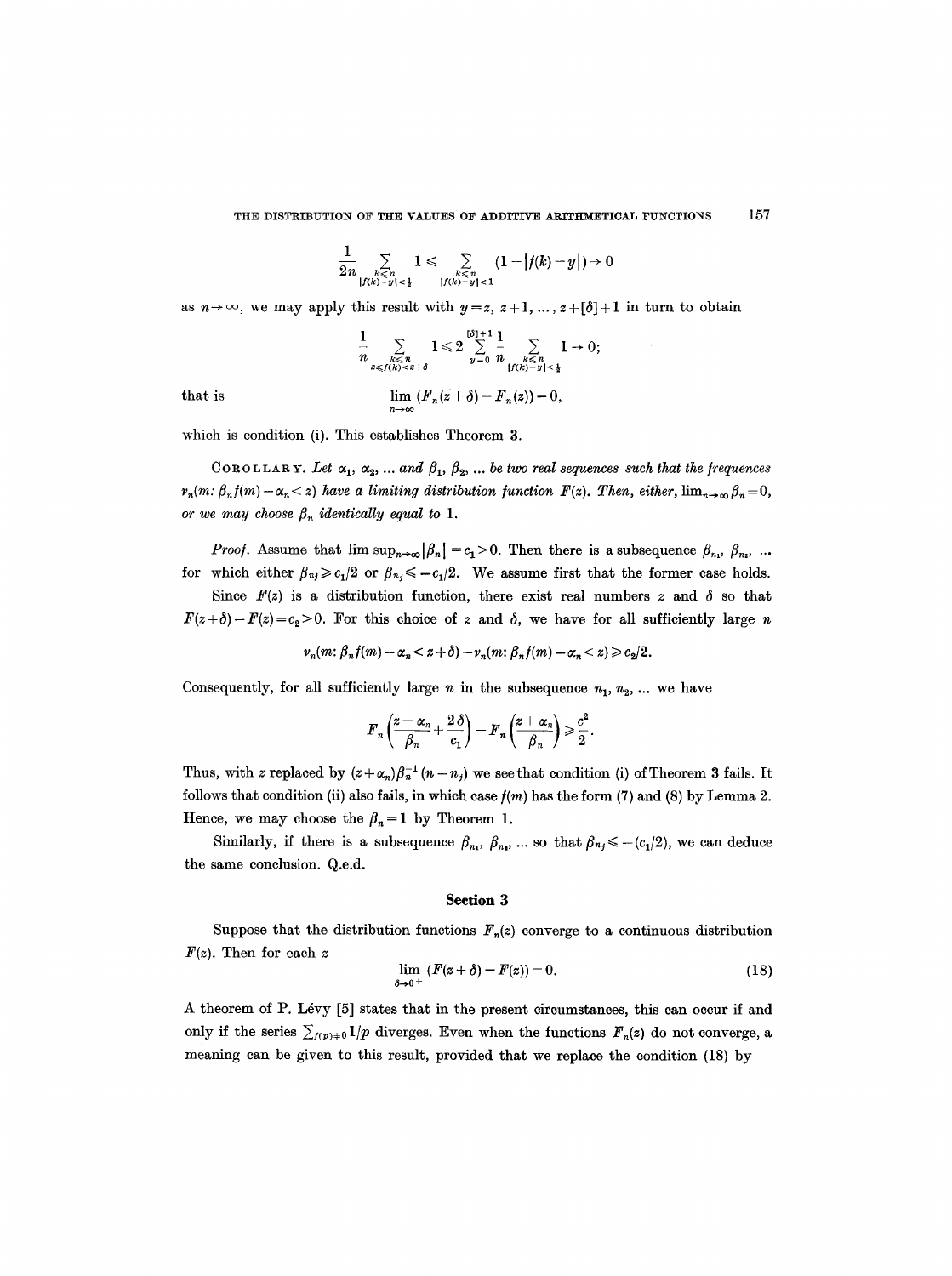$$
\limsup_{\delta \to 0+} \limsup_{n \to \infty} (F_n(z+\delta) - F_n(z)) = 0, \tag{19}
$$

*uni/ormly in z.* 

Note that a distribution function is continuous if and only if it is uniformly continuous, so that the last condition is a natural generalization of (18).

The sufficiency of Lévy's condition was proved by Erdös (Theorem IV  $[4]$ ) subject to  $|f(p)| \leq B$ , and formulated in the following different manner:

THEOREM IV *(Erdös). Let*  $f(m)$  be a *(strongly) additive function such that* (19) *holds. Then to every*  $\varepsilon > 0$ , *there exists a*  $\delta > 0$  such that if  $a_1 < a_2 < ... < a_x \le n$  is a sequence of integers *with*  $|f(a_i)-f(a_j)| < \delta$ , then  $x < \varepsilon$ n for n sufficiently large.<sup>(1)</sup>

Accordingly, we state the following theorem.

THEOREM 4. *The /ollowing two conditions are equivalent:* 

$$
\limsup_{\delta \to 0+} \limsup_{n \to \infty} (F_n(z+\delta)-F_n(z))=0,
$$

*uniformly in z, and* 

$$
\sum_{f(p)\neq 0}\frac{1}{p}=\infty\,.
$$

The content of this theorem was succintly stated by Erdös  $([4], p. 17)$  in the following surrealistic manner: "If  $\sum_{f(p)+0} 1/p = \infty$ , the distribution function tries to be continuous whether it exists or not."

Proof of Theorem (Necessity). We assume to the contrary that

$$
\sum_{f(p)\neq 0}\frac{1}{p}<\infty.
$$

Let  $\hat{p}$  denote the set of primes for which  $f(p) + 0$ . Then a simple application of the sieve of Eratosthenes shows that the number of integers in the interval  $1 \le m \le n$  which are not divisible by any prime in  $\hat{\mathcal{D}}$  is equal to

$$
(1+o(1)) n \prod_{p \in p} \left(1-\frac{1}{p}\right).
$$

On each of these integers  $f(m)=0$ . Taking  $z=-\delta/2$ , we see that

$$
\limsup_{\delta \to 0^+} \limsup_{n \to \infty} (F_n(\delta/2) - F_n(-\delta/2)) \ge \prod_{p \in p} \left(1 - \frac{1}{p}\right) > 0,
$$

which contradicts the hypothesis.

<sup>(1)</sup> We note the obvious misprint in the statement of this theorem on p. 2 of  $[4]$  in which the rôles of  $\varepsilon$  and  $\delta$  have somehow been reversed.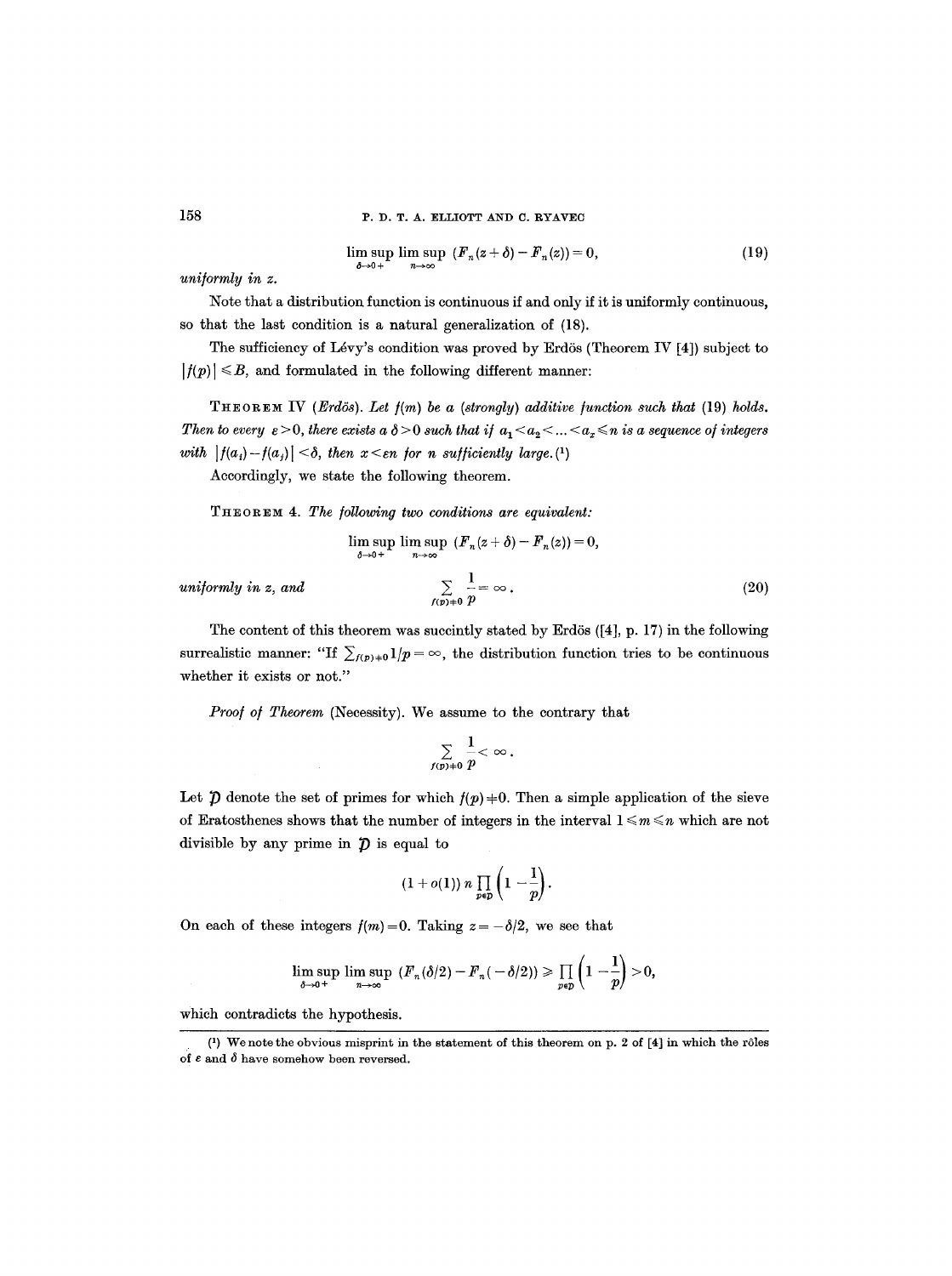We now prove the sufficiency. Hence, we assume that (20) holds. Suppose that (19) fails. Then there exists a decreasing sequence  $\delta_1 \ge \delta_2 \ge ... >0$  and a sequence  $z_1, z_2, ...$ (where  $z_k = z_k(\delta_k)$ ) such that

$$
\limsup_{n\to\infty} (F_n(z_k+\delta_k)-F_n(z_k))\geq \gamma>0.
$$

Thus, we obtain a sequence of integers  $n_1 < n_2 < ...$  so that for  $n_i$  sufficiently large,

$$
\boldsymbol{F}_{n_l}(\boldsymbol{z}_k+\boldsymbol{\delta}_k)-\boldsymbol{F}_{n_l}(\boldsymbol{z}_k)\geqslant \frac{\gamma}{2}.
$$

It follows that the intervals  $1 \leq m \leq n_i$  contain at least  $(\gamma/2)n_i$  integers  $a_i$  on which

$$
|f(a_i) - f(a_j)| < \delta_k \le \delta_1,\tag{21}
$$

and so  $f(m)$  is finitely distributed. Therefore,  $f(m)$  has the form

$$
f(m) = c \log m + g(m),\tag{22}
$$

where  $\sum_{n=1}^{\infty} \frac{\sqrt{p} \cdot p}{n} < \infty$ .

$$
p
$$
 If  $c = 0$ , then  $f(m) = g(m)$ ; and it follows from Theorem 2 that the frequencies

$$
\nu_n\left(m: f(m)-\sum_{p\leqslant n}\frac{f'(p)}{p}
$$

have a *continuous* limiting distribution since  $\sum_{f(p)\neq 0} 1/p = \infty$ . Therefore, (21) cannot hold, and we may suppose that  $c \neq 0$  hence forth.

For convenience we set

$$
\phi_n(t) = \frac{1}{n} \sum_{m \leq n} e^{itf(m)}.
$$

It follows from Theorem 2 and from the fact that  $f(m)$  has the form (22), that there is a characteristic function  $\Psi(t)$  so that

$$
\lim_{n\to\infty}\frac{1}{n}\sum_{m\leq n}e^{itg(m)}\cdot\exp\left(-it\sum_{p\leq n}\frac{g'(p)}{p}\right)=\Psi(t).
$$

Integrating by parts, using the fact that for any fixed  $\varepsilon$ ,  $0 < \varepsilon < 1$ ,

$$
\sum_{p \leqslant m} \frac{g'(p)}{p} = (1 + o(1)) \sum_{p \leqslant n} \frac{g'(p)}{p}
$$

uniformly for  $\epsilon n \leq m < n$  as  $n \to \infty$ , we obtain

11 - 712905 Acta mathematica. 126. Imprimé le 7 Avril 1971.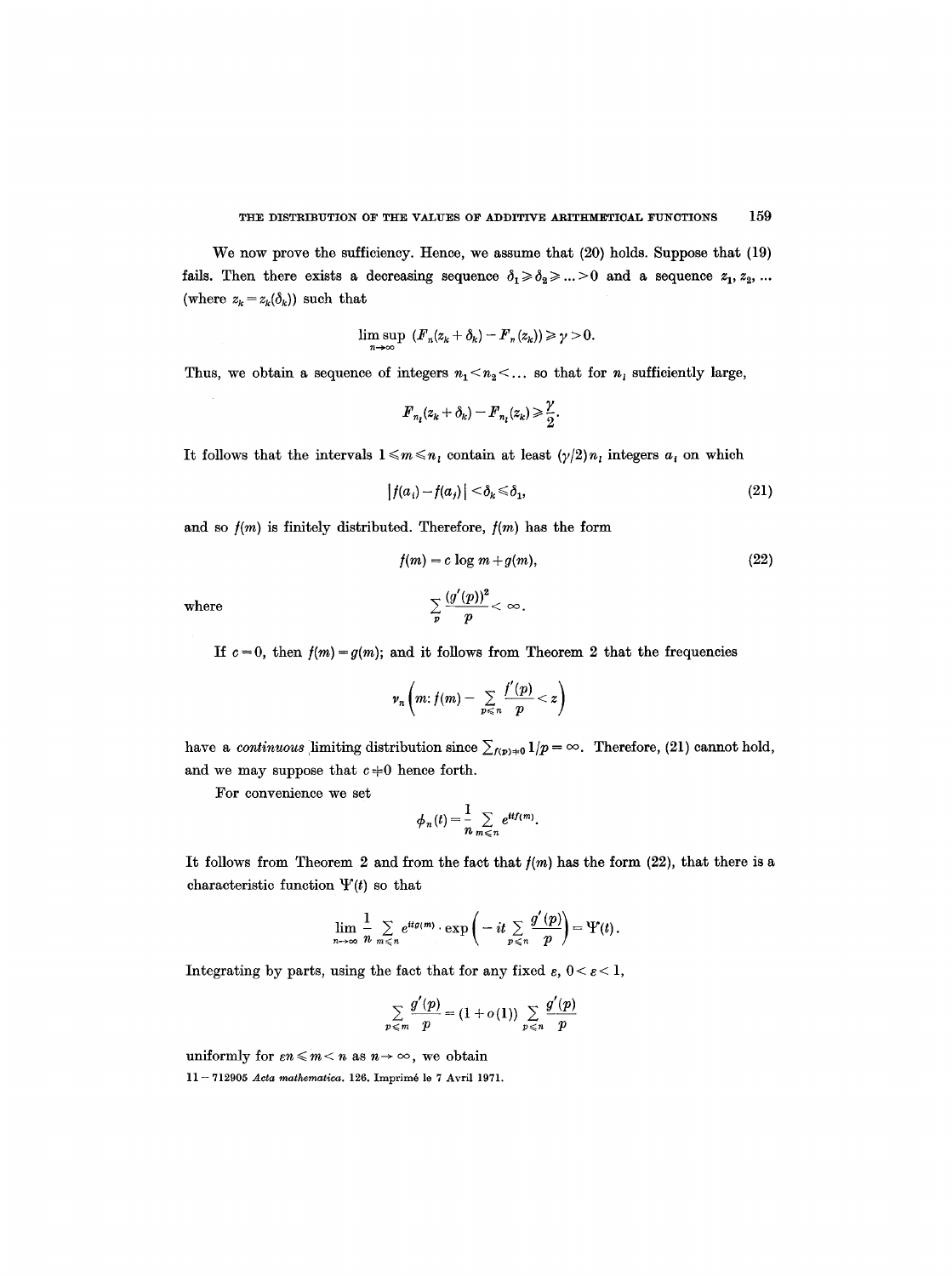160 **P. D. T. A. ELLIOTT AND C. RYAVEC** 

$$
\phi_n(t)=(1+o(1))\;\frac{n^{\text{it}}}{1+itc}\; \Psi(t)\; \text{exp}\;\bigg(it\; \textstyle\sum\limits_{p\,\leqslant\,n}\frac{g'(p)}{p}\bigg),
$$

*uniformly* for any compact interval of t values.

Employing the representation

$$
\int_{-\infty}^{\infty} \phi_n\left(\frac{t}{2\,\delta_k}\right) e\left(-\frac{tz_k}{2\,\delta_k}\right) \left(\frac{\sin \pi t}{\pi t}\right)^2 dt = \frac{1}{n} \sum_{m \leq n} \left(1 - \left|\frac{f(m) - z_k}{2\,\delta_k}\right|\right) \qquad \left|\frac{f(m) - z_k}{2\,\delta_k}\right| \leq 1
$$

for  $n = n_1, n_2, \ldots$ , we see that the proportion of  $a_i$  in the interval [1, n] which satisfy (21) does not exceed

$$
2\int_{-\infty}^{\infty}\phi_n\left(\frac{t}{2\delta_k}\right)e\left(-\frac{tz_k}{2\delta_k}\right)\left(\frac{\sin \pi t}{\pi t}\right)^2dt.
$$

Set  $T = \delta_k^{-2}$ . We have the estimates

$$
2\int_{|t|>r\delta_k}\left|\phi_n\left(\frac{t}{2\,\delta_k}\right)\,e\left(-\frac{t z_k}{2\,\delta_k}\right)\left(\frac{\sin\pi t}{\pi t}\right)^2dt\right|\leqslant 4\,\int_{r\delta_k}^\infty\frac{dt}{(\pi t)^2}\leqslant\frac{4\,\delta_k}{\pi^2},
$$

and (for all sufficiently large *n* taken from the sequence  $n_1, n_2, \ldots$ )

$$
\left|2\int_{|t| \leqslant T\delta_k}\left(\frac{t}{2\,\delta_k}\right)\,e\left(-\frac{tz_k}{2\,\delta_k}\right)\left(\frac{\sin\,\pi t}{\pi t}\right)^2\!dt\right| = \left|2\,\delta_k\int_{-T}^T\phi_n(u)\,e\left(-\frac{uz_k}{2}\right)\left(\frac{\sin\,\pi u\,\delta_k}{\pi u\delta_k}\right)^2\!du
$$
  

$$
\leqslant 2\,\delta_k\,(1+o(1))\int_{-T}^T\frac{du}{1+|u|}\leqslant 10\,\delta_k\left|\log\,\delta_k\right|.
$$

Combining these last two inequalities we see that

$$
0<\gamma \leqslant \limsup_{n\to\infty} \ \left( {F}_n(z_k+\delta_k)-{F}_n(z_k)\right)\leqslant \frac{4\,\delta_k}{\pi^2}+10\,\,\delta_k\,\big|\log \,\delta_k\big|,
$$

which cannot hold if  $\delta_k$  is sufficiently small. This completes the proof of the sufficiency when  $c \neq 0$ , and the proof of Theorem 4.

It is clear that the assertion concerning the continuity of the limiting distribution in Theorem 1 can be proved in exactly the above manner.

Suppose that we again weaken the requirement that the distribution functions  $F_n(z)$ have a limiting distribution, and assume only that

$$
\limsup_{z \to \infty} \limsup_{n \to \infty} (F_n(z) - F_n(-z)) = 1.
$$
 (23)

This condition is certainly true when the  $F_n(z)$  have a limiting distribution; and it is natural to ask whether there exist necessary and sufficient conditions, corresponding to the Erdös-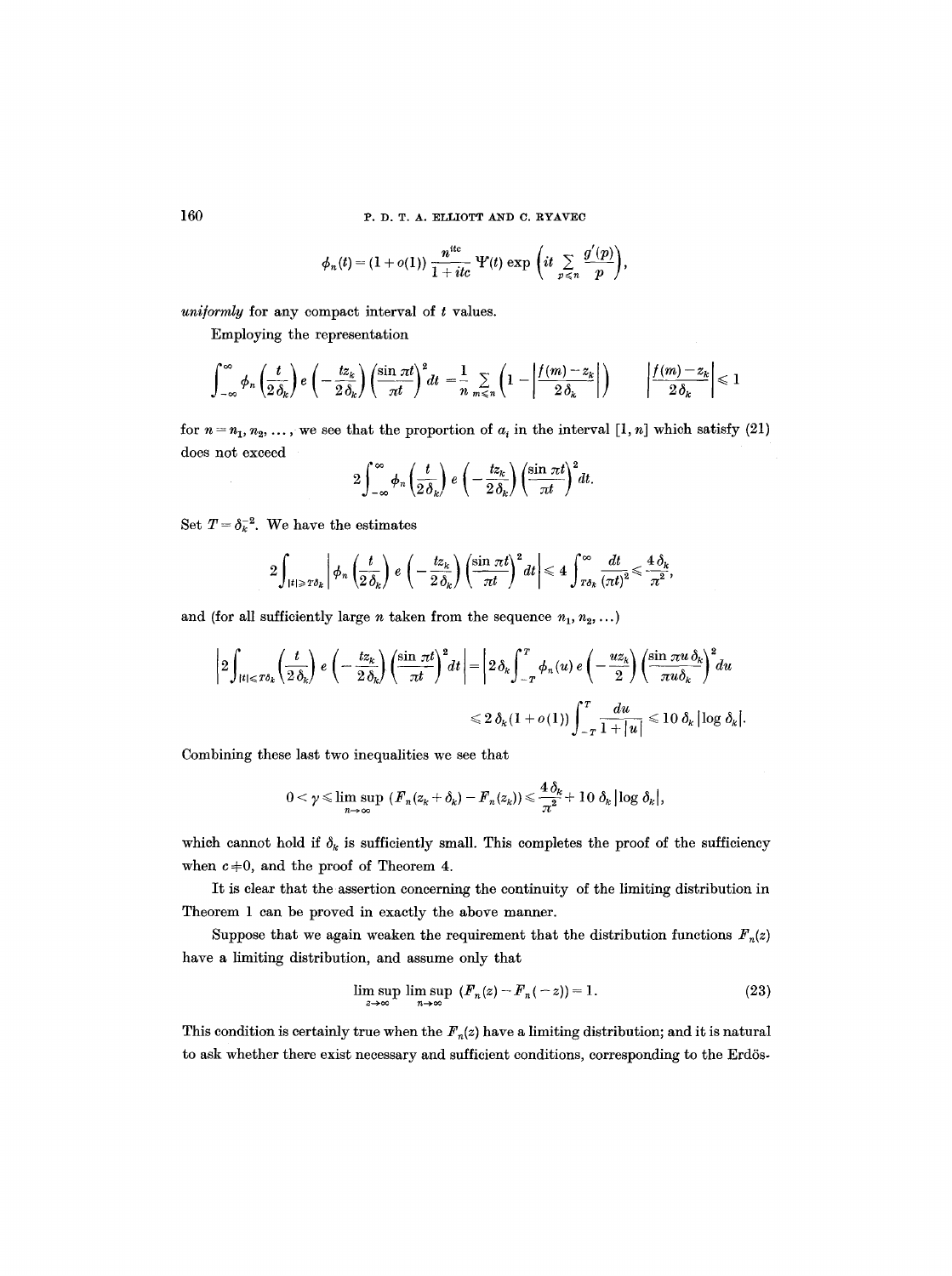Wintner criteria (16) and (17) when  $F_n(z) \to F(z)$ , for (14) to hold. The following theorem establishes such conditions.

THEOREM 5. The following two propositions are equivalent:

PROPOSITION 1. 
$$
\limsup_{z \to \infty} \limsup_{n \to \infty} v_n(m:|f(m)| < z) = 1.
$$
  
PROPOSITION 2. (i) 
$$
\liminf_{n \to \infty} \left| \sum_{p \le n} \frac{f'(p)}{p} \right| < \infty
$$
  
(ii) 
$$
\sum_{p} \frac{(f'(p))^2}{p} < \infty.
$$

We shall need several times the well-known

LEMMA 4 (Turán). Let  $h(m)$  be a strongly additive function. For each positive integer *m set*   $\frac{1}{2}$ 

$$
E(n) = \sum_{p \leq n} \frac{h(p)}{p}
$$
  
and  

$$
D^2(n) = \sum_{p \leq n} \frac{h^2(p)}{p}.
$$

Then the following inequality is satisfied for some positive constant C

$$
\sum_{m\leq n} |h(m)-E(n)|^2 \leqslant Cn D^2(n).
$$

*Proof of Lemma*. This result was first proved for real-valued functions by Turán. It was generalized by Kubilius to complex valued additive functions (see Lemma 3.1 of [5]).

*Proof of Theorem* (Prop.  $1 \Rightarrow$  Prop. 2). We deduce from Proposition 1 that there exists a  $z_0$  so that

$$
\limsup_{n\to\infty} \nu_n(m:|f(m)|
$$

Therefore,  $f(m)$  is finitely distributed; and we can put

$$
f(m) = c \log m + g(m), \qquad (24)
$$

where

$$
\sum_{p} \frac{(g'(p))^2}{p} < \infty. \tag{25}
$$

Let  $\mathcal{D} = \{p: |g(p)| > 1\}$ , and set

$$
\alpha = \prod_{p \in p} \left(1 - \frac{1}{p}\right).
$$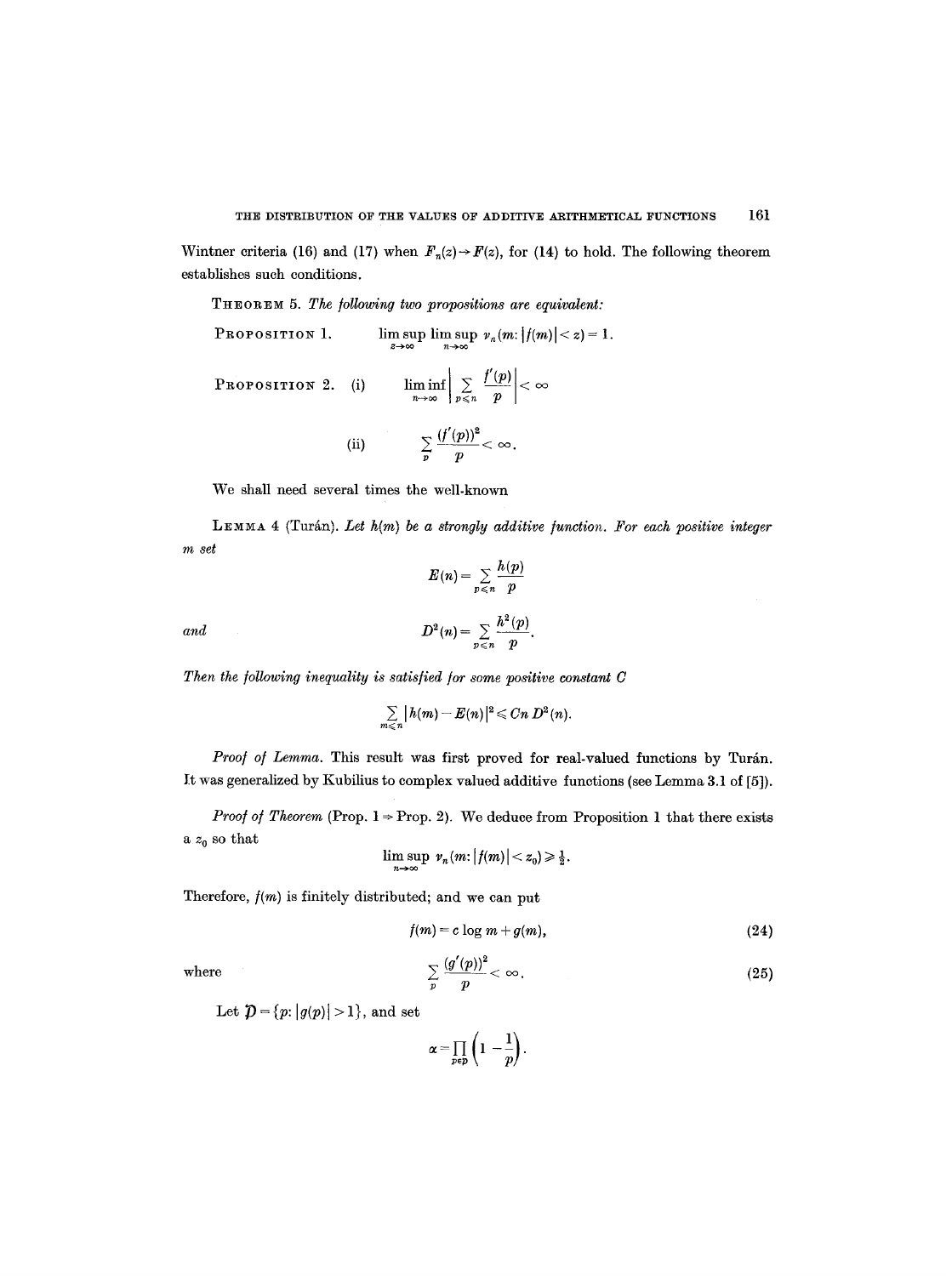Hence, either  $\hat{D}$  is empty or  $0 < \alpha < 1$ . For the remainder of the proof we shall assume that  $0 < \alpha < 1$ , as the former assumption involves no additional difficulties.

We now show that  $c = 0$ . It will then follow from (24) and (25) that (ii) holds.

Choose  $\varepsilon > 0$  so small that  $\alpha + 5\varepsilon < 1$ . Then by Proposition 1, there exists a  $z_1$  so that

$$
\liminf_{n\to\infty} \nu_n(m: |f(m)| \geqslant z_1)<\varepsilon.
$$

We may therefore choose a sequence  $n_1 < n_2 < ...$  so that

$$
\nu_{n_j}(m: |f(m) > z_1) \leq 2\varepsilon \quad (j = 1, 2, ...).
$$
 (26)

Let  $\Sigma'$  indicate a summation over integers not divisible by any prime in  $\hat{D}$ . (Note that the number of such positive integers not exceeding  $n_i$  is  $(1+o(1))(1-\alpha)n_i$ .

Applying Lemma 4 to the strongly additive function  $h(m)$  defined by  $h(p) = g'(p)$ , we have

$$
\sum_{m \leq n_j} |g(m) - E(n_j)|^2 = \sum_{m \leq n_j} |h(m) - E(n_j)|^2 \leq \sum_{m \leq n_j} |h(m) - E(n_j)|^2 \leq n_j D^2(n_j), \qquad (27)
$$

where 
$$
D^2(n_j) \le \sum_p \frac{(g'(p))^2}{p} \le 1
$$
,  $(j = 1, 2, ...)$ .

Next, by an application of the Cauchy-Schwarz inequality, we see that

$$
E^{2}(n_{j}) \leq \sum_{p \leq n_{j}} \frac{(g'(p))^{2}}{p} \sum_{p \leq n_{j}} \frac{1}{p} < \log \log n_{j}.
$$
 (28)

Combining inequalities (27) and (28) yields

$$
\sum_{m \leq n_j} g^2(m) \leq 2 \sum_{m \leq n_j} |g(m) - E(n_j)|^2 + 2 \sum_{m \leq n_j} |E(n_j)|^2 \leq n_j \log \log n_j. \tag{29}
$$

We now suppose  $c \neq 0$  and obtain a contradiction.

By (26), for all but  $2 \varepsilon n_j$  of the integers  $m \le n_j$ , we have

$$
|g(m)| = |-c \log m + f(m)| \geqslant |c| \log m - z_1.
$$

Hence, for all but  $3 \varepsilon n_j$  of these integers, with  $n_j$  sufficiently large,

$$
|g(m)| \geqslant \frac{|c|}{2} \log m.
$$

Now, the number of  $m \le n_j$ , which are not divisible by any prime in  $\mathcal{D}$ , and for which  $|g(m)| \geq (|c|/2) \log m$ , exceeds

$$
(\sum_{m\leq n_j}1) - 3\,\varepsilon n_j = (1+o(1)) (1-\alpha)\,n_j - 3\,\varepsilon n_j \geq (1-\alpha-4\,\varepsilon)\,n_j > \varepsilon n_j,
$$

where these inequalities hold for all sufficiently large  $n_j$ . Thus, for all such  $n_j$ ,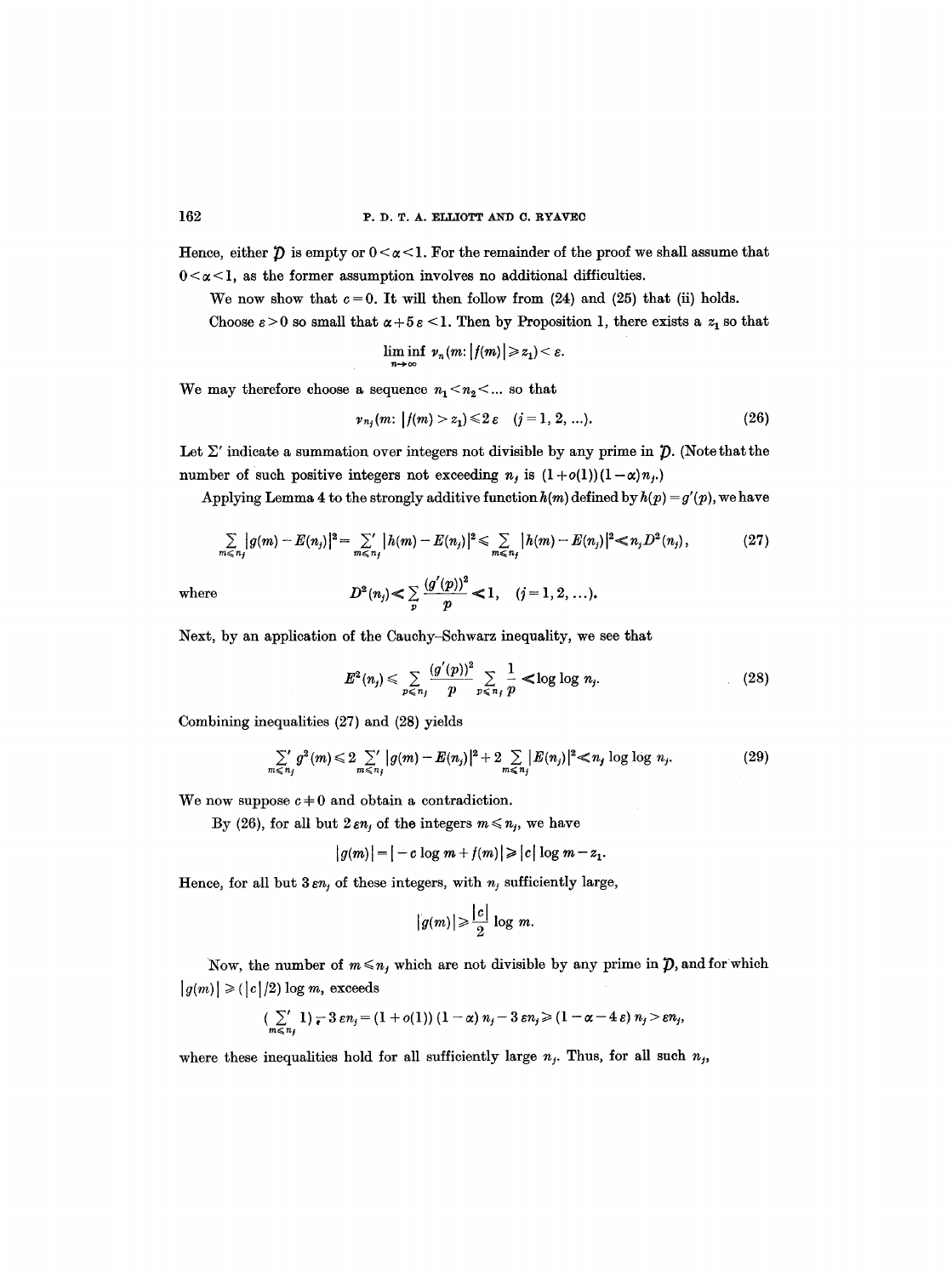$$
\sum_{m \leq n_j} g^2(m) \geqslant \left(\frac{|c|}{2}\right)^2 \sum_{m \leqslant \epsilon n_j} \log^2 m \geqslant n_j \log^3 n_j,
$$

and the last inequality contradicts (29) when  $n_j$  is sufficiently large. Therefore,  $c = 0$ , and (ii) holds.

To show that (i) holds, we restate  $(27)$  in the form

$$
\sum_{m\leqslant n_j} |f(m)-E(n_j)|^2\ll n_j,
$$

since now  $f(m)=g(m)$ . In the above sum there are at least  $(1-\alpha-3\varepsilon)n_j$  integers  $m \le n_j$ for which  $|f(m)| \leq z_1$ ; and so

$$
(1-\alpha-3\varepsilon) n_j E^2(n_j) \leq 2 \sum_{m \leq n_j}^{\infty} |E(n_j)-f(m)|^2 + 2 \sum_{\substack{m \leq n_j \\ |f(m)| \leqslant \varepsilon_1}} |f(m)|^2 \leq n_j.
$$

Hence,  $E^2(n_j) \ll 1$ , which proves (i).

(Prop.  $2 \Rightarrow$  Prop. 1)

Let  $\mathcal{D} = \{p_i: |f(p_i)| > 1\}$ . It follows from (ii) that

$$
\sum_{p_i\in p}\frac{1}{p_i}<\infty.
$$

In terms of the set  $\mathcal D$  we define a strongly additive function  $h(m)$  by

$$
h(p) = \begin{cases} f(p) & \text{if } p \notin \mathcal{D} \\ 1 & \text{otherwise.} \end{cases}
$$

With this definition of  $h(p)$ , the condition that  $\sum_p (h^2(p)/p) < \infty$  is precisely the condition (ii). It then follows from Lemma 3 that if  $\varepsilon > 0$ , there exists a z so that for all sufficiently large n,  $\overline{1}$ 

$$
\nu_n\left(m\colon\left|h(m)-\sum_{p\leqslant n}\frac{h(p)}{p}\right|
$$

The condition (ii) guarantees the existence of a positive number B and a sequence  $n_1 < n_2 < ...$ of integers so that  $|A(n_j)| \le B$ , where we have put

$$
A(n)=\sum_{p\leqslant n}\frac{h(p)}{p}.
$$

We deduce that for all sufficiently large  $n_i$ ,

$$
\nu_{n_j}(m\colon |h(m)| < z+B) \leqslant 1-\varepsilon.
$$

Let  $r$  be a positive integer. It is clear that for each positive integer  $n$ ,